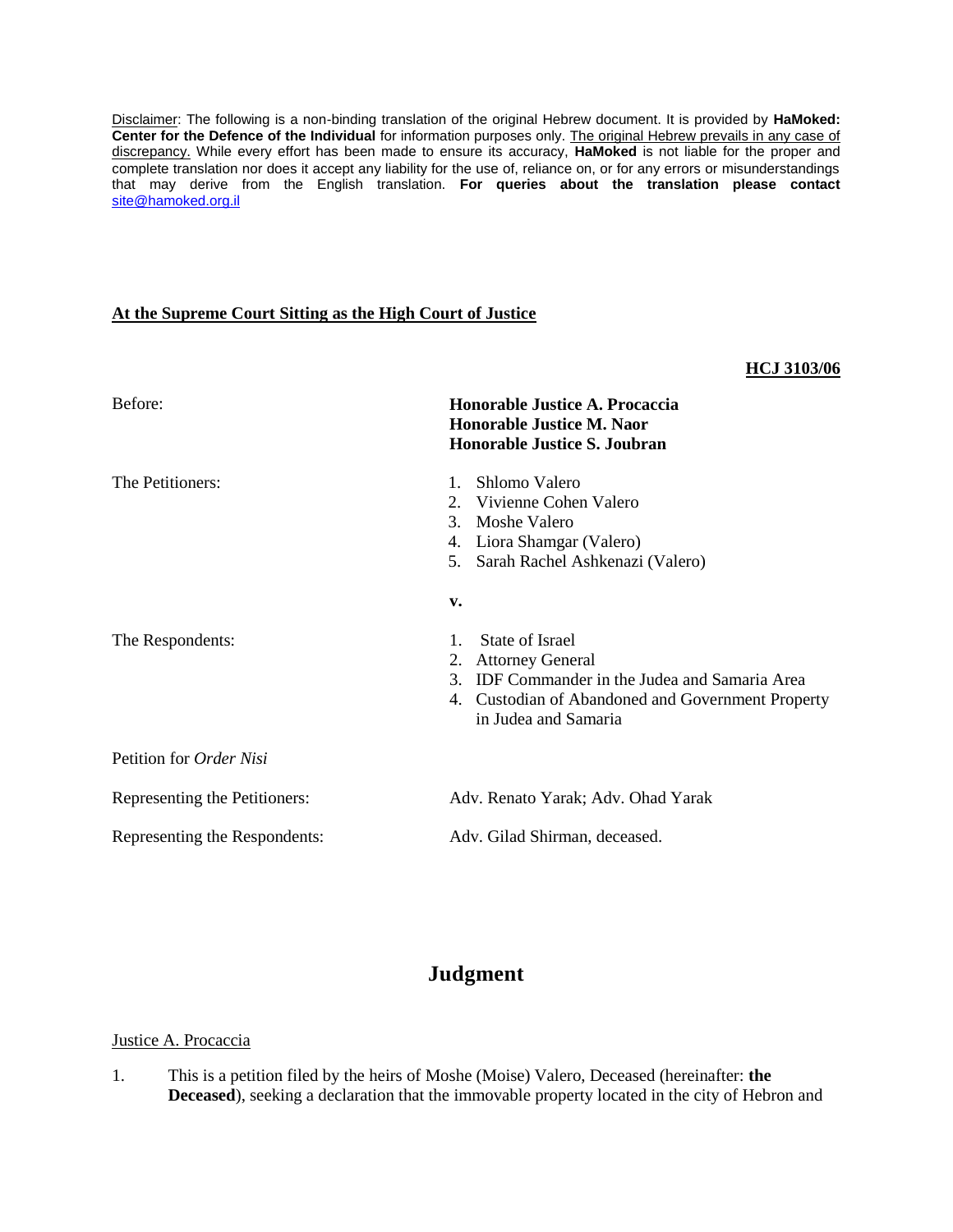registered under the Deceased's name should be deemed immovable property that has been expropriated by the State of Israel, or expropriated from its owner, and alternatively, that it be expropriated now in light of the fact that there is no intention to return it to its owner in the foreseeable future. The remedy of compensation for expropriation of immovable property and for use thereof over the course of many years in a manner that precluded the owner's enjoyment thereof is also sought.

## **Background**

- 2. The immovable property which is the subject of the petition was purchased by the Deceased in the year 1935 in the city of Hebron and was registered in his name in the city's mandatory land registry. The property comprises four adjacent plots registered as follows: plot A1, size 843.49 square meters, registered on page 31 of book 3; plot B, size 206.39 square meters, registered on page 33 of book 3; plot C1, size 238.18 square meters, registered on page 34 of book 3 and plot C2, size 125 square meters, registered on page 35 of book 3 (hereinafter referred to together as **the property**). The Deceased passed away in 1945 and his property was divided among his three children. The Petitioners herein are two of his children and the heirs of the third.
- 3. Beginning in 1948, the Judea and Samaria Area (hereinafter: **the Area**), including the city of Hebron, came under the rule of the Hashemite Kingdom of Jordan. An order published on March 26, 1967, vested in the Jordanian custodian of enemy property (hereinafter: **the Jordanian custodian**) all immovable and movable property located in the Hashemite Kingdom of Jordan and belonging to the individuals whose names appeared in the Order (hereinafter: **the Vesting Order**). "Moshe Valero and company" appeared therein.
- 4. Since 1967, the Area has been held under belligerent occupation by the IDF. In Proclamation No. 2 of the IDF Commander of the Judea and Samaria Area, dated June 7, 1967, the military commander ordered that all property that had belonged to the Jordanian state or had been registered in its name be transferred to his sole custody and management (Section 4 of the Proclamation concerning Law and Administration (Judea and Samaria) (No. 2) 5727-1967 (hereinafter: **Proclamation No. 2** or **the Proclamation**). The Order regarding Government Property (No. 59) 5727-1967 (hereinafter: **Order No. 59**), issued by the IDF commander in the Area, empowered the custodian of government property in Judea and Samaria (hereinafter: **the Israeli custodian**), *inter alia*, to take possession of Jordanian government property and administer it.
- 5. Between 1967 and 1980, the Deceased's heirs contacted the Israeli custodian and the law staff officer of the IDF Judea and Samaria Area headquarters, asking to be registered as right holders in the property by virtue of inheriting the Deceased's assets. In 1998, the Petitioners again contacted the Israeli custodian with a similar request, but did not receive a satisfactory response. They were not provided with information they had requested about the property, including the amount of profit derived thereof and the identity of the persons in possession thereof. The Petitioners went on to contact various other officials. However, they maintain that they did not receive pertinent responses to their communications. The Petitioners ultimately filed a claim against the Respondents at the Jerusalem District Court (CC (Jerusalem) 6515/04 **Valero v. City of Jerusalem**). The claim was deleted on consent in the absence of material jurisdiction. Hence the petition at bar.

#### **Petitioner's Arguments**

6. According to the Petitioners, they have been denied the ability to exercise their proprietary rights as the lawful owners of the property and the right to gain any sort of financial benefit from it. They are unable to make sale, transfer or leasing transactions, etc., and are also unable to register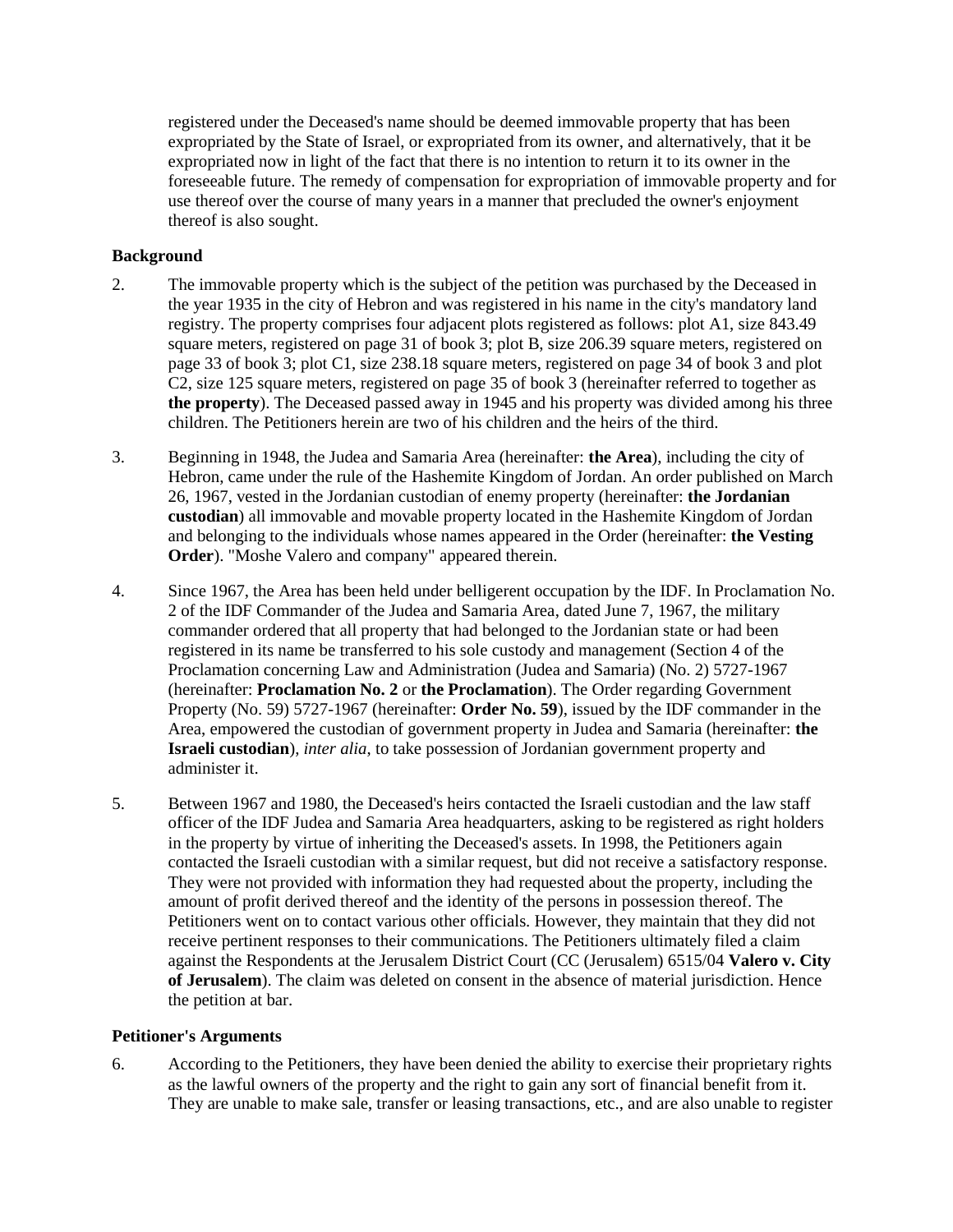inheritance rights to the assets. As a result, their constitutional right to property is violated. As such, since the individuals who have effective control and possession of the property are officials acting on behalf of the State of Israel, and since they treat the property as its owners, the property should be deemed expropriated by Israel beginning in June 1967 – the time the belligerent occupation of the Area by the IDF commenced. Alternatively, at minimum, the possession and use of the property by the IDF should be seen as a de-facto expropriation of the property by the military beginning from a time to be determined by the Court. According to the Petitioners, when a resident of Israel is registered as the owner of immovable property located in the Area and is precluded from extracting financial benefits from said immovable property, then despite the vesting of the property in the Jordanian custodian, its registered owner must be seen as having ownership title thereto and he must be compensated for its expropriation. The argument is, therefore, that the State of Israel must compensate the Petitioners at a rate commensurable with the value of the property, as appraised from June 7, 1967 until the date on which payment is made, in accordance with Section 12(1) of the Land Ordinance (Acquisition for Public Use) 1943.

Alternatively, the Petitioners request that we instruct the Respondents to take the action of expropriating the property now and to compensate them accordingly, either in the form of money or alternative property. The Petitioners argue that the position of the Respondents, according to which, the fate of Jewish owned property that was vested in the Jordanian custodian in 1948 and has been considered "government property" since 1967 will be determined only as part of a future peace agreement, cannot be accepted. They add that they have been made aware that the Israeli custodian had, in the past, negotiated with other Jews who owned property in the Area and offered them alternative property inside the State of Israel.

The Petitioners further argue that the status of the custodian of government property is that of a trustee whose role is to safeguard and administer the property he holds until the return of the original owners, whose rights in the property survive. Upon the return of the owners, the role of the custodian ends and he is required to return the property to its original owners. According to this argument, the custodian, or the State, has no proprietary rights to these assets. On this issue, the Petitioners draw on Israeli law with respect to absentee property, in particular the Absentee Property Law 5710-1950 (hereinafter: **the Absentee Property Law**). Moreover, according to the Petitioners, once the Israeli custodian has seized the assets, it can no longer be said that they are held by an enemy state, but rather by the State of Israel, and as such, can no longer be considered enemy property and the State should not continue to hold them. The Petitioners, being citizens of the country that is now in control of this property, should no longer be seen as enemy subjects whose property may be seized. Therefore, the property should be released to them, as the owners thereof, and as the State refrains from doing so, its possession of the property should be deemed to be an act of expropriation warranting compensation.

#### **Respondents' Arguments**

7. The Respondents argue that the petition must be dismissed. The essence of their argument is that the historical owners of property vested in the Jordanian custodian during Jordanian rule do not have a vested right to have the property released or to receive compensation in lieu thereof, and that the matter of such owners may be discussed, if at all, in the framework of a future peace treaty, if and when such is made with respect to the Area. Therefore, the Petitioners should not be viewed at the present time as the owners of the property or as individuals whose property had been expropriated by the State, and they are not entitled to any sort of compensation. The following is the Respondents' line of argument:

First, with respect to third-party rights to the property, it is argued that other individuals have had possession of the Valero property since 1953, in a manner that gives rise to a claim of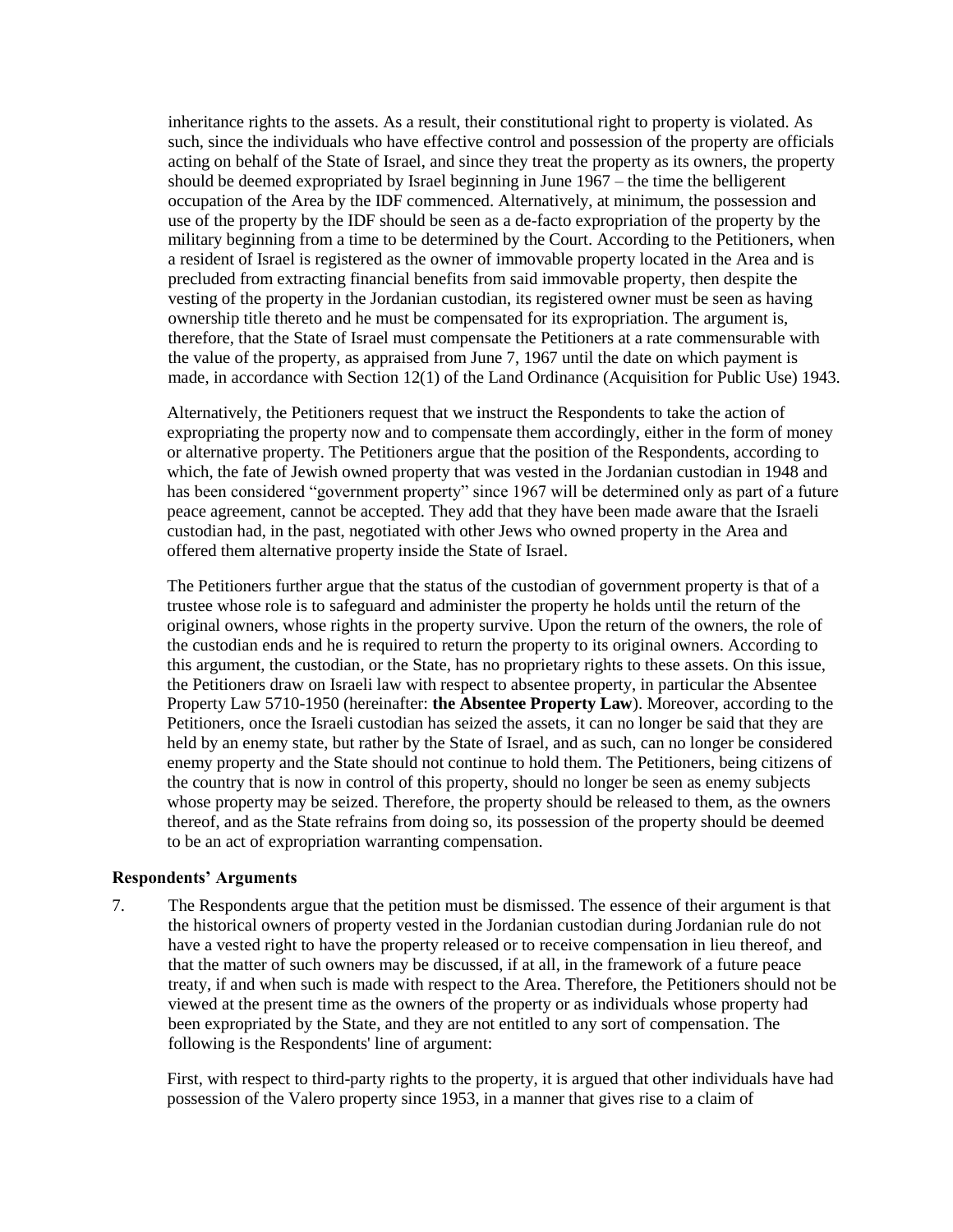prescription on their part (exhibit R/4). The property is registered in the register of deeds and is not regulated land. Therefore, the individuals in possession thereof may cite prescription against any demand by the authorities to have them removed. The authorities, for this purpose, are, first, the Jordanian custodian who had acquired control over the Valero property pursuant to a vesting order under the Trading with the Enemy Ordinance, 1939 (hereinafter: the **Trading with the Enemy Ordinance**), and thereafter to the Israeli custodian who received into his possession all property previously acquired by the Jordanian custodian pursuant to Order No. 59. It is argued that eviction may be precluded in private property that is registered in the register of deeds, such as the Valero property, due to adverse possession over many years. The individuals in possession of the property have a right to prescription, and therefore the Jordanian custodian did not take action to have them removed. The Israeli custodian replaces the Jordanian custodian on this matter as well. The occupants of the Valero property could have already claimed prescription at the time the IDF entered the Judea and Samaria Area in 1967. Their rights have survived to the present day.

Moreover, Jordanian law provides lessees with broad protection vis-à-vis landlords. The tenants in the property in the case at hand enjoy protected tenancy rights and their eviction requires specific causes, which have neither been alleged nor proven.

8. The Respondents specify that the three plots, A1, B and C1, are recorded in the 1935 register of deeds under the name Mosheh Valero and that plot C2 is not registered under his name, with the exception of rights to the roof of a structure housing two shops that was present in that location in 1935. In the register of city property taxes (tachmin) for the City of Hebron from the years 1962- 1963, these plots are registered under the names of other individuals. Plot A1 is registered to 'Abd al-Fatah Naser a-Din and his brother as owners, and others as subtenants. It houses several shops, most of which are closed. Plot B is registered in the tax registry under the City of Hebron as owner and other individuals as subtenants. It contains one two-story structure whose top floor is used by the City of Hebron to provide various municipal services. It is occasionally used by security forces. The ground floor of the structure contains shops which are closed due to the security situation. Plot C1 is registered in the tax register under the Nasser a-Din family as owners and other individuals as subtenants. It contains a two-story structure. The top floor is unfinished, and the bottom floor is used for various commercial purposes by subtenants. Finally, plot C2 is registered under the name of Abu Munshar Massudi and others and to other individuals as subtenants. The ground floor contains shops that are used as a grocery store by one of the listed tenants and by other individuals. The appearance of the top floor indicates that it has been built recently.

As argued, third parties have rights to the property by virtue of prescription and protected tenancy. According to both domestic Jordanian law and international law, the rights of the protected persons must be respected. For this reason alone, it is doubtful whether the Petitioners could be deemed to be right holders whose property had been expropriated or maybe expropriated by the Respondents.

## 9. With respect to the status of Jewish land in the Area, the State argues as follows:

In mandatory Palestine, some of the land in Jerusalem and Hebron belonged to Jews, dating back to historic Jewish communities in the area. Most Jewish-owned land was purchased as part of the Zionist settlement movement. Some 30,000 to 40,000 dunum of Jewish land came under the control of the Jordanian government following the War of Independence.

During the War of Independence, parts of mandatory Palestinian were conquered by the armies of Jordan and Egypt. In 1950, Jordan annexed the areas under its control and issued Proclamation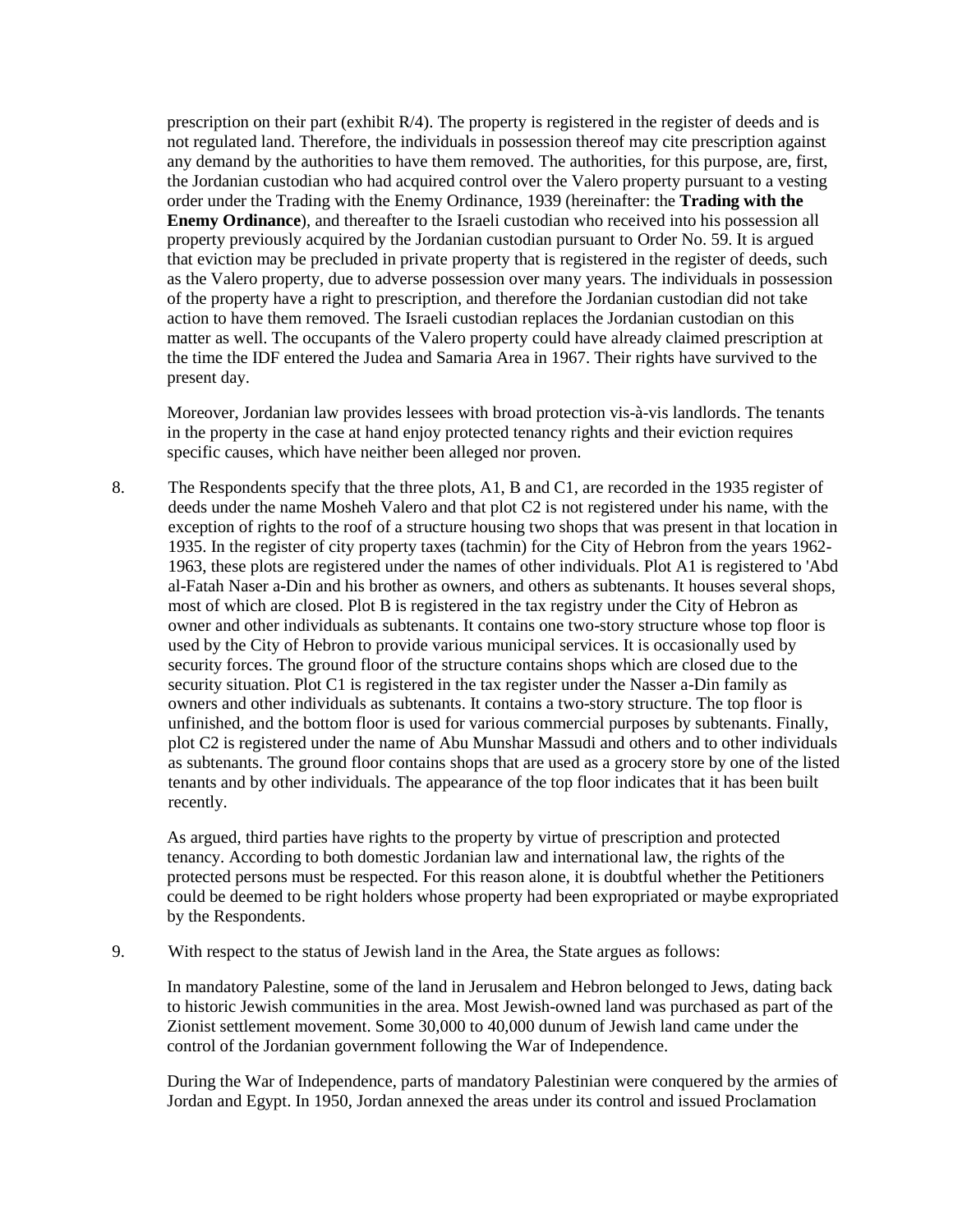No. 55 in which all residents of the State of Israel were declared "enemies" of the Kingdom of Jordan. Following the Proclamation, the British Mandate's Trading with the Enemy Ordinance was applied to property inside Judea and Samaria and East Jerusalem that belonged to Israelis, and a Jordanian custodian of enemy property was appointed. The Jordanian custodian administered this property, and at least some of it was vested in him pursuant to vesting orders. He performed various actions in this property, whether for public or private use.

10. After the IDF entered the Judea and Samaria Area in 1967, it established in a proclamation that the law that was in force in the Area on June 7, 1967 would remain in effect, subject to adjustments listed in the proclamation. The Trading with the Enemy Ordinance that was in force in the Area during Jordanian rule has remained in effect pursuant to this provision.

Pursuant to Order No. 59, Jordanian government property, including enemy subject property, was transferred to the administration of the Israeli custodian of government property. The result is thus, that immovable property belonging tosubjects of an enemy state which constituted Jordanian government property was transferred to the possession of the Israeli custodian for the purpose of administration thereof.

Respondents' position is that the vesting of the property in the Jordanian custodian has severed the original owners' title to the property and that their rights had expired. However, upon the cessation of hostilities and in the framework of peace arrangements, the government could revive such rights should it see fit to do so, while taking into account the rights that have accrued to third parties in the interim. This position is purportedly based on the provisions of the Trading with the Enemy Ordinance, the principles of international law and policy considerations. According to the Trading with the Enemy Ordinance, the vesting of the property in the Jordanian custodian constitutes a full and complete vesting of private property, which is similar in some respects to the arrangement contained in the Absentee Property Law, according to which the rights of the original owners do not survive the vesting of immovable property in the custodian. The end of hostilities does not automatically give the original owners the right to retrieve their property. However, retrieval of property or receipt of its equivalent value may be an issue for peace treaty negotiations.

According to the State, the vesting of the Valero property in the Jordanian custodian obviated the Petitioners' rights to this property and its fate will be decided according to future regional agreements.

- 11. The State adds that the law of belligerent occupation, which governs the IDF's control over Judea and Samaria, also instructs that the Israeli custodian may not release the property from his possession. This position derives from the rules set forth in international law, whereby the occupying power that replaces the sovereign does not acquire ownership of the government property it receives as part of the belligerent occupation, but rather simply holds it, administers it, and has a right to enjoy its fruit. Therefore, it may not release any government property it holds or vest rights thereto in others.
- 12. The State adds that, until the mid-1990s, it did, in a number of cases, reinstate the rights of original owners to property, whether directly or by way of granting building rights. In 1997, a government policy preventing the release of property as aforesaid was formulated. The policy has left the issue of compensating original owners for consideration in the framework of a future regional arrangement. The subject of the petition has complex and sensitive repercussions, including concern of a possible wave of claims concerning Jewish-owned property in the Judea and Samaria Area. It also bears directly on the issue of the refugees and their claims to property inside Israel, which is a central issue in the Israeli-Palestinian conflict. The complex issue of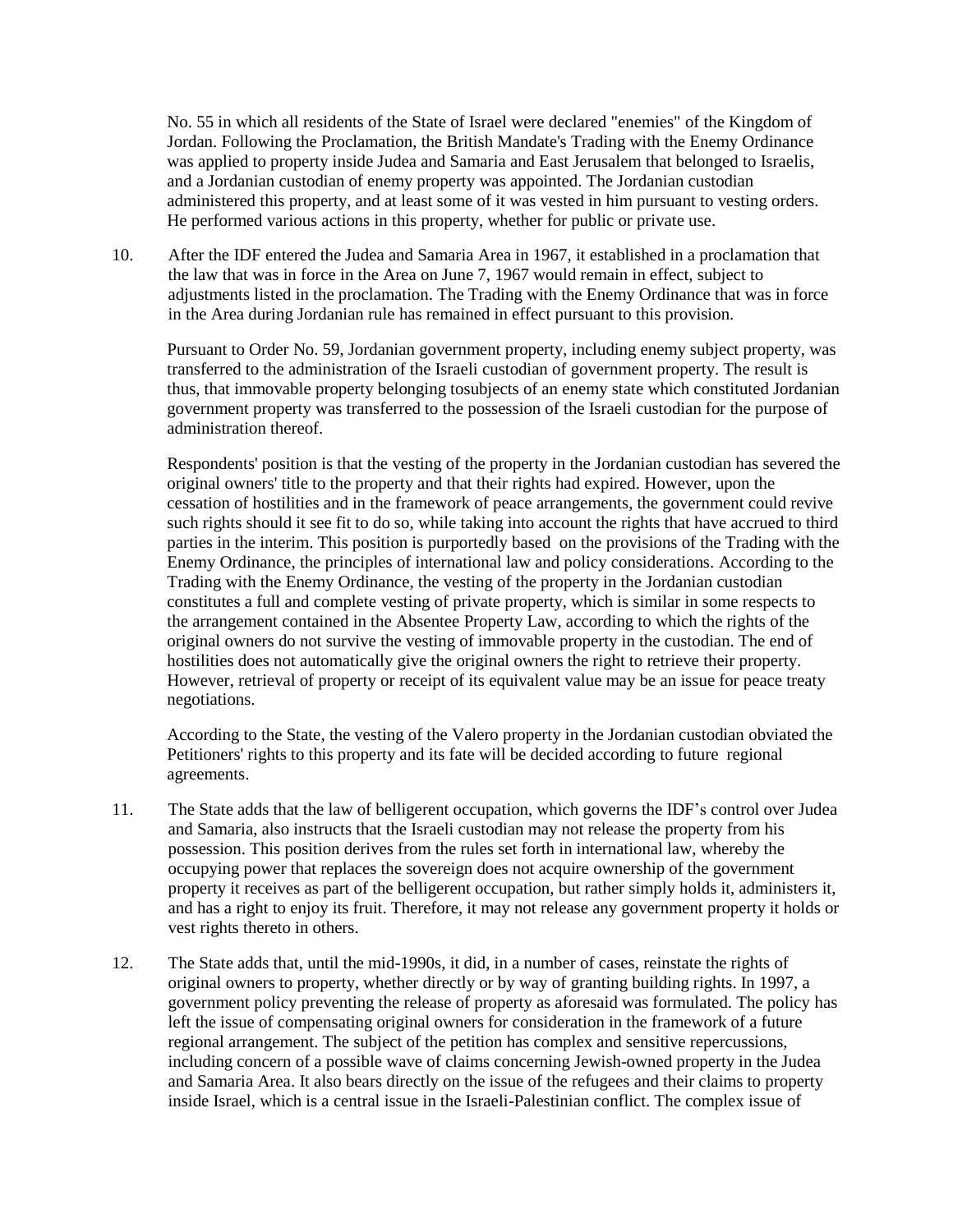property rights claimed on both sides, both in Israel and in the Area, directly affects the overall political and security situation in the Area. Therefore, even if the Israeli custodian had the authority to release the property to the original owners, this should not be done due to complex considerations of state policy.

13. To summarize the State's arguments: the property at issue was lawfully vested in the Jordanian custodian, became Jordanian government property, and was administered by the Jordanian custodian. In the interim, third parties have accrued rights to the property. When the belligerent occupation of the Area by the IDF commenced, the Israeli custodian became responsible for Jordanian government property. According to the law in effect in the Area and international law, the custodian must administer the property as Jordanian government property, subject to the rights of third parties. Thus, no act of expropriation was taken with respect to the Petitioners' property; its administration by the Israeli custodian cannot be deemed as quasi-expropriation and the Petitioners obviously have no right to compensation. The possible resolution of the issue raised by the Petitioners may be achieved as part of future peace accords. Aside from all this, even if the Israeli custodian had the power to release the property of the original owner, indeed, complex policy considerations justify refraining from doing so and in any event, this issue does not justify judicial intervention.

# **Decision**

## *The normative framework*

- 14. The remedies sought in the petition are recognition of the Valero property as expropriated by a public authority, or requiring such expropriation due to its prolonged possession by the custodian of government property, and compensation both for such expropriation and for the use made of the property by others for a prolonged period of time.
- 15. As detailed above, the Valero property in Hebron was transferred to the control of the Hashemite Kingdom of Jordan following the War of Independence and then vested in the Jordanian custodian of enemy property. Its fate was determined according to Jordanian law. Later, in 1967, the Area came to be controlled by the IDF under belligerent occupation – a situation that remains in effect today. The Petitioners bear the burden of establishing their right to have the property returned to them, or for payment of its equivalent value, under Israeli, Jordanian and international law. It appears that they have not met this burden and have failed to establish a solid legal foundation that would lead to the conclusion that they continue to have an executable right of ownership to the land, that they are entitled to demand be exercised today, whether in the form of the return of the property itself or payment of its equivalent monetary value. Hence, the petition must be dismissed.
- 16. The normative framework relevant to the Valero property has three layers: **first**, the law in effect in mandatory Palestine until 1948; **second**, the law that applied to the property after the War of Independence and until 1967; and **third**, the law that has applied to the property from 1967 to the present day. We will examine this framework and its various layers.

## *The law in effect in mandatory Palestine until the War of Independence in 1948*

17. The Valero property in Hebron was part of mandatory Palestine until the War of Independence in 1948. Until that time, Valero, and thereafter his heirs, were able to exercise their proprietary rights in the property without limitation. During the War of Independence, the Jordanian and Egyptian armies conquered parts of mandatory Palestine. Jordan conquered the West Bank and proclaimed that the mandatory laws of Palestine would remain in effect so long as they did not conflict with Jordanian law (CivA 459/79 **The General Committee of Knesset Yisrael v. al-**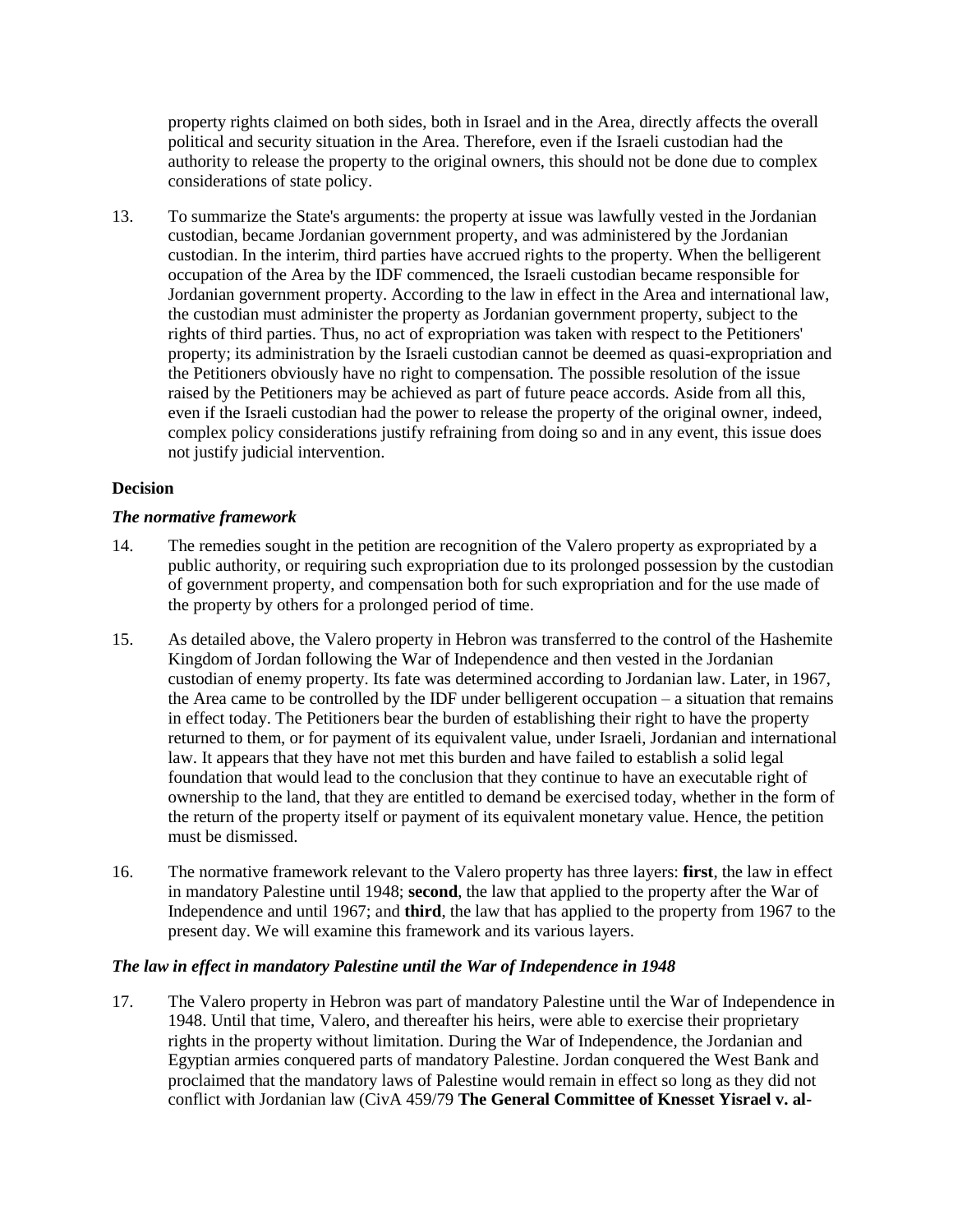**Ayubi**, IsrSC 35(4) 188, 190 (1981) (hereinafter: **al-Ayubi**); CivA 602/82 **Estate of Abu Nia' v. Mandlebaum**, IsrSC 37(3) 281, 287 (1983) (hereinafter: **Abu Nia' estate**); Eyal Zamir and Eyal Benvenisti, **Jewish Owned Land in Judea, Samaria, Gaza and East Jerusalem,** 48 (1993) (hereinafter: **Zamir and Benvenisti**)). In 1950, Jordan annexed the areas under its rule. In the same year, the governor of the West Bank issued Proclamation No. 55 which declared residents of Israel as enemies of the Kingdom of Jordan. The issuance of Proclamation No. 55 allowed for the Trading with the Enemy Ordinance to be applied to the property of Israelis inside Judea and Samaria. According to the Ordinance, a Jordanian custodian of enemy property was appointed and entrusted with the administration of this property.

## *The Trading with the Enemy Ordinance and the Order issued pursuant thereto*

- 18. The Trading with the Enemy Ordinance empowered the High Commissioner to appoint a custodian of enemy property and vest enemy property in him pursuant to orders (section 9 of the Ordinance). It defined, *inter alia*, the term "enemy property", "assets" and "enemy subject" (Zamir and Benvenisti, p. 221).
- 19. Section 9(1) of the Ordinance clarifies the main currents underlying it as follows:

Collection of enemy debts and custody of enemy property

With a view to preventing the payment of money to enemies and of preserving enemy property in contemplation of arrangements to be made at the conclusion of peace, the High Commissioner may appoint custodians of enemy property for Palestine, and may by order –

- (a) require the payment to the prescribed custodian of money which would, but for the existence of a state of war, be payable to or for the benefit of a person who is an enemy, or which would, but for the provisions of section six or section seven of this Ordinance, be payable to any other person;
- (b) vest in the prescribed custodian such enemy property as may be prescribed, or provide for, and regulate, the administration by that custodian of such enemy property and regulate such administration as prescribed by order;
- (c) vest in the prescribed custodian the right to transfer such other enemy property as may be prescribed, being enemy property which has not been, and is not required by the order to be, vested in the custodian;
- (d) confer and impose on the custodians and on any other person such rights, powers, duties and liabilities as may be prescribed as respects–
	- I. property which has been, or is required to be, vested in a custodian by or under the order,
	- II. property of which the right of transfer has been, or is required to be, so vested,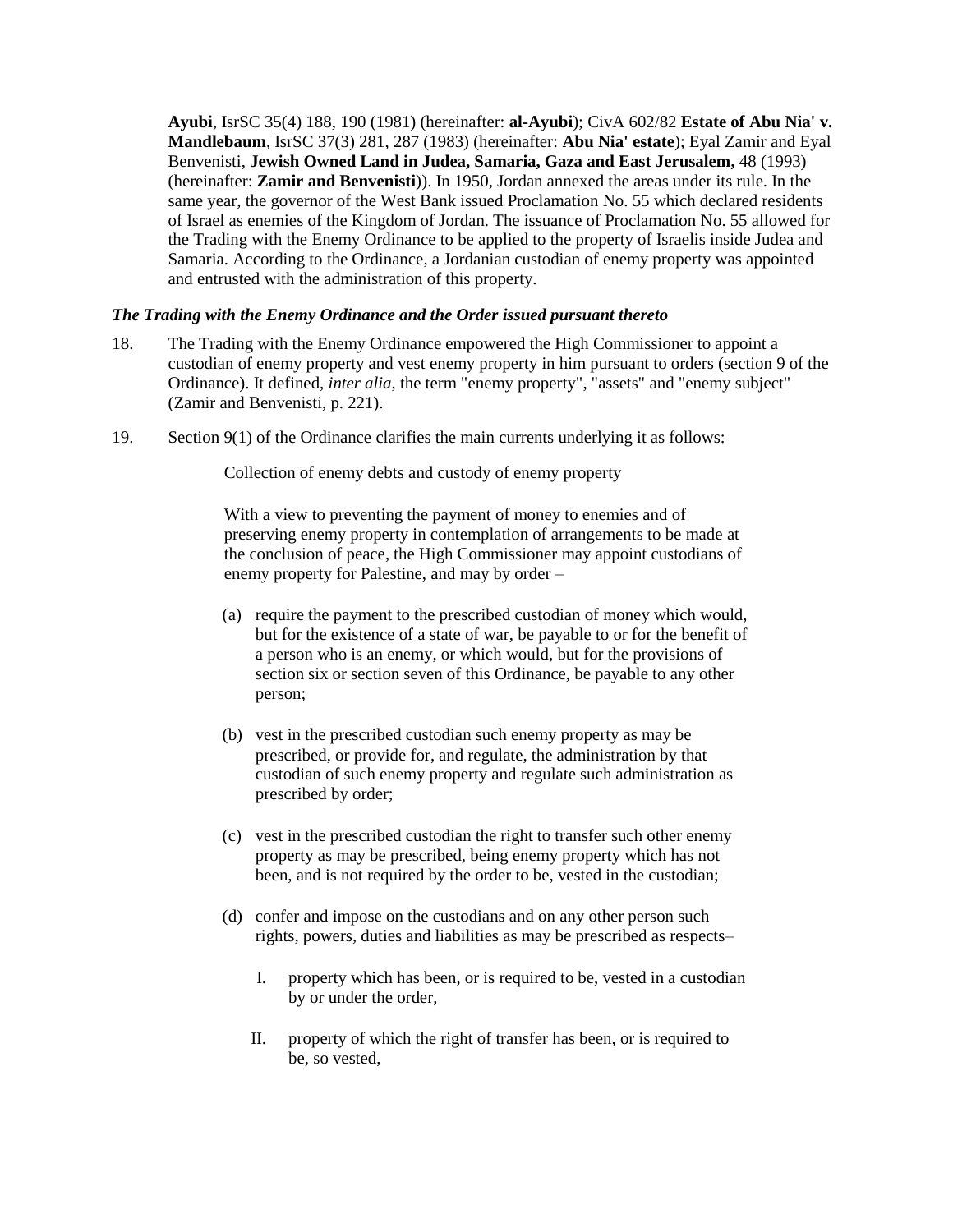- III. any other enemy property which has not been, and is not required to be, so vested, or
- IV. money which has been, or is by the order required to be, paid to a custodian;
- (e) require the payment of the prescribed fees to the custodians in respect of such matters as may be prescribed and regulate the collection of and accounting for such fees;
- (f) require any person to furnish to the custodian such returns, accounts and other information and to produce such documents, as the custodian considers necessary for the discharge of his functions under the order;

and any such order may contain such incidental and supplementary provisions as appear to the High Commissioner to be necessary or expedient for the purposes of the order.

20. The Trading with the Enemy Order (Custodian), 1939 was issued pursuant to the Ordinance (hereinafter: the **Trading with the Enemy Order**). It sets forth detailed instructions with respect to the powers and functions of the custodian of enemy property.

Section 5 of the Trading with the Enemy Order sets forth:

- (a) With consideration for the provisions contained in the following subsection and with the exceptions of such cases in which the High Commissioner prescribes otherwise, whether generally or with respect of a specific case, the custodian must hold until the conclusion of the current war, all money paid to him pursuant to this order and any property or right to transfer property vested in him under any vesting order, whereas following the war, the custodian shall administer the property and the right in such manner as prescribed by the High Commissioner.
- (b) With consideration for all special provisions prescribed by the High Commissioner, the custodian may, at any time, pay any special money paid to him under this order, or transfer any special property in respect of which a vesting order had been issued, to a person or to the benefit of a person who but for the application of the Ordinance or any order given pursuant thereto would have been entitled to same, or to any person the custodian deems to have been authorized by that person to receive same.
- (c) No money paid to the custodian pursuant to this order and no property in respect of which a vesting order had been issued shall be liable to the execution of a lien or other seizure.
- $(d)$  …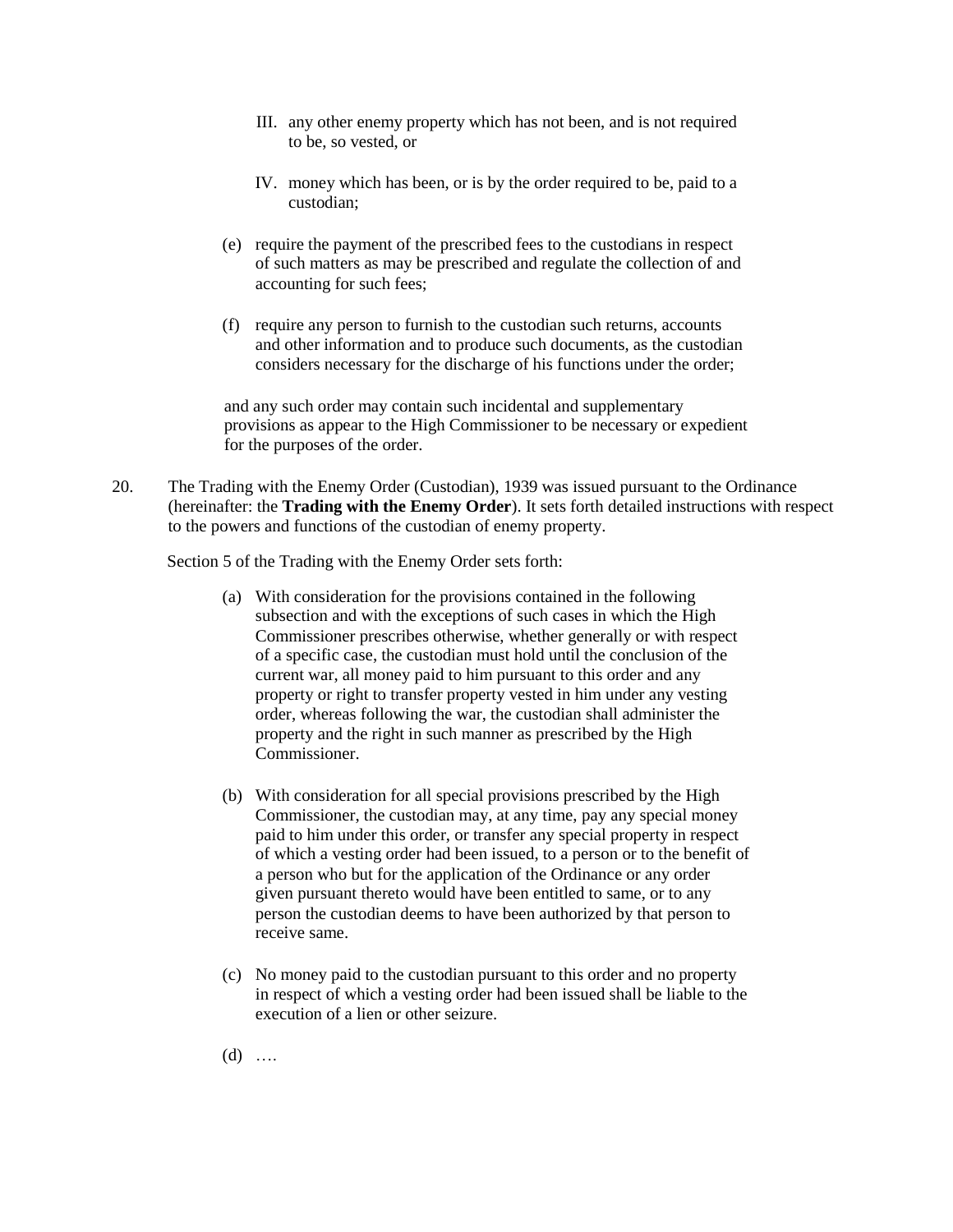Section 13 of the Order delegates all powers vested in the High Commissioner under section 9 of the Ordinance to the Jordanian custodian.

21. The purpose implied by the provisions of the Ordinance and the Order has a double dimension: On the one hand, it aims to prevent the enemy from benefitting from its property or making any use thereof so long as the state of war between the two countries persists. On the other hand, the custodian must protect the property and safeguard it pending "arrangements to be made at the conclusion of peace". This means that while, indeed, during a state of war, the enemy cannot be allowed to benefit from its property, the Ordinance, looking to the future, envisions the days to come after the war and presumes that once peace is concluded, arrangements that will determine the fate of this property will be made (HCJ 1285/93 **Shechter v. Commander of the Judea and Samaria Area,** §15 (unreported, December 5, 1996) (hereinafter: **Shechter**)). Of said purposes, special emphasis is given to the negative aspect of severing the enemy's connection to its property during a state of war:

> The purposes of the aforementioned ordinance have a negative aspect: separating the enemy and its subjects from their property located within the territory of the state and severing their connection thereto; and a positive aspect: vesting the property in the custodian who may administer it in a manner that advances public goals and perhaps helps the war effort. A review of the provisions contained in the Ordinance and the manner in which it was implemented by the mandatory regime indicates that it is rather the negative aspect that is the more important of the two. Both during the war (denying the enemy control over and benefits from the property) and during peace negotiations (ensuring reciprocity in the manner in which the enemy administers property belonging to Britain and its subjects), the emphasis is put on taking the property out of enemy hands and less so on the custodian's use and benefit thereof" (**Zamir and Benvenisti**, p. 40; see also pp. 36-39).

The possibility of not returning the property to the enemy upon conclusion of the war is consistent with the negative aspect of the purpose of the Ordinance (**Zamir and Benvenisti**, p. 40).

22. As aforesaid, according to the Ordinance and the order, property belonging to individuals considered "enemies" was vested in the Jordanian custodian pursuant to vesting orders. It appears too, that the Jordanian custodian effectively administered enemy property even without vesting orders or before such orders were issued. The legal foundation for this administration is most likely found in the provision contained in section  $9(1)(d)(III)$  of the Trading with the Enemy Ordinance, empowering the High Commissioner, and hence the Jordanian Minister of the Interior who assumed his powers – to confer and impose on the custodian rights and duties with respect to enemy property which has **not** been vested (**al-Ayubi**, pp. 193-194). Furthermore, the power to order the administration of property without vesting was also given to the custodian himself in section 13 of the Trading with the Enemy Order, which empowers the custodian to carry out any function the minister was empowered to carry out under section 9 of the Ordinance. In this context, it should be noted that it has been ruled that the presumption of good governance applies to all actions of the custodian of enemy property (CivA 499/78 **Nabulsi v. Council of Jewish Cemeteries**, Jerusalem, IsrSC 33(3), 679, 681 (1979) (hereinafter: **Nabulsi**); **al-Ayubi**, pp. 193- 194; **Abu Nia' estate**, p. 290; CivA 51/89 **General Custodian v. Abu Hamdah**, IsrSC 46(1) 491, 203-502 (1992); **Zamir and Benvenisti**, pp. 55-56, 149).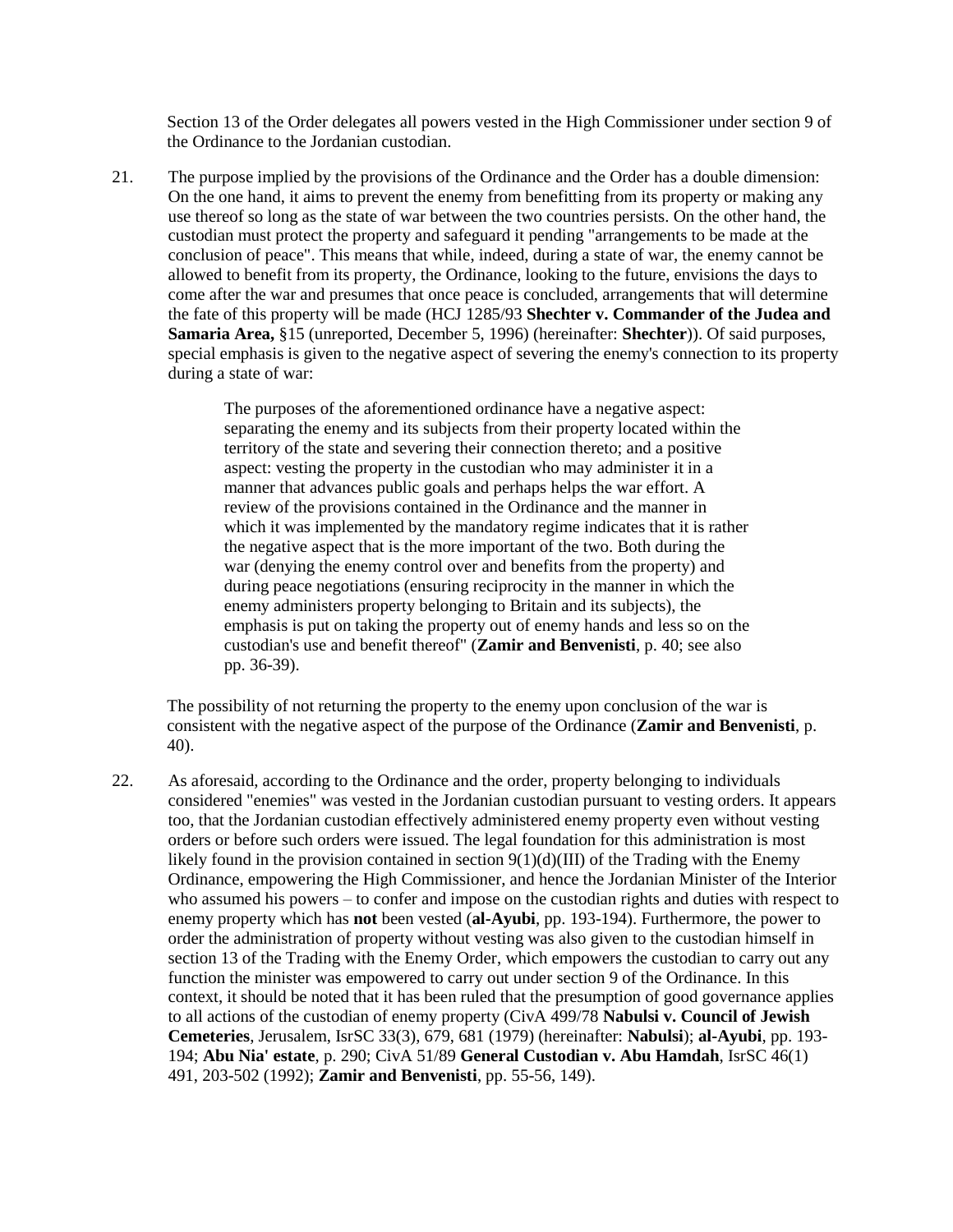#### *The legal situation in the Area from 1967 to the present day*

- 23. When the IDF seized the West Bank in 1967, it took on the responsibility for administering the Area. In Proclamation No. 2, the military commander ordered that the law in force in the Area on June 7, 1967 (a date that was defined as the "decisive date") would remain in effect inasmuch as it did not conflict with the Proclamation or future legislation enacted by the commander, and with changes emanating from the establishment of the IDF rule in the Area (section 2 of the Proclamation). This provision is consistent with the provisions of international law that set forth that a power holding an area under belligerent occupation must respect the laws that were in force in the occupied territory prior to the occupation, unless absolutely prevented from doing so (Article 43 of the Hague Regulations concerning the Laws and Customs of War on Land, 1907, (hereinafter: the **Hague Regulations**); HCJ 202/81 **Tabib v. Minister of Defense**, IsrSC 36(2) 622, 629-632 (1981) (hereinafter: **Tabib**); HCJ 393/82 **[Jam'iat Iscan al-Ma'almoun al-](http://hamoked.org/items/160_eng.pdf)[Tha'auniya al-Mahduda al-Masuliya v. Commander of the IDF Forces in the Area of Judea](http://hamoked.org/items/160_eng.pdf)  [and Samaria](http://hamoked.org/items/160_eng.pdf)**, IsrSC 37(4) 785, 797, 809 (1983) (hereinafter: **Jam'iat Iscan**); HCJ 277/84 **'Ighrayeb v. Appeals Committee**, IsrSC 40(2) 57 (1986) (hereinafter: **'Ighrayeb**); HCJ 61/80 **HaEtzni v. State of Israel**, IsrSC 34(3) 595 (1980)). After the Area was seized by the IDF, in addition to the laws in force therein prior to the occupation, legislation enacted by the military commander was also applied thereto and as a result, also the rules of Israeli administrative law, which apply to military authorities. In addition, the Area is subject to the binding norms of international law with respect to belligerent occupation (section 2 of the Proclamation; **Jam'iat Iscan**; **Zamir and Benvenisti**, pp 76-81). Governmental, legislative, public appointment and administration powers were transferred, as per the Proclamation, to the military commander or to whomever is appointed by the commander or performs functions on his behalf (section 3 of the Proclamation). Immovable and movable property found in the Area, which belonged to or was registered under the name of the Jordanian Hashemite state or government, or its arms and branches was transferred to the sole custody and management of the military commander (section 4 of the Proclamation).
- 24. In Order No. 59, issued by the military commander upon the entry of IDF forces into the Area, the custodian of government property was empowered to take possession of any government property and take any measure he deemed required for this purpose (sections 1 and 2 of Order No. 59). According to this order, and pursuant to article 55 of the Hague Regulations, "government property" was transferred to the administration and care of the custodian of government property in the Area. This property included property defined as enemy property under Jordanian rule (**'Ighrayeb**; HCJ 1661/01[*sic*] **Gaza Coast [Regional Council v. Knesset of](http://www.icrc.org/ihl-nat.nsf/0/11EC2612FDE0F02DC12575BC004A8475)  [Israel](http://www.icrc.org/ihl-nat.nsf/0/11EC2612FDE0F02DC12575BC004A8475)**, IsrSC 59(2) 481, 514, 586 (2005) (hereinafter: **Gaza Coast**)). Proclamation No. 59 is an expression of the military commander's power and responsibility with respect to government property in the Area, in accordance with the provisions of international law (HCJ 285/81 **al-Nazer v. Commander of Judea and Samaria**, IsrSC 36(1) 701, 704-706 (1982) (hereinafter: **al-Nazer**)). The custodian of government property is the custodian of enemy property on behalf of the military commander in the Area, and he is the official authorized by the commander to administer the property transferred to him pursuant to the Proclamation.
- 25. The definition of "government property" that was transferred to the possession and care of the Israeli custodian under the Order includes, *inter alia*, any property which, on the decisive day or thereafter, belonged or was registered to an enemy state. In addition, according to international law, where there is doubt whether a certain property is government or private property, it is presumed to be government property until its status is determined (**al-Nazer**, pp. 704-705; **'Ighrayeb**, p. 68). It follows that the Israeli custodian of government property has been authorized to administer any property that belonged to the government of Jordan, including any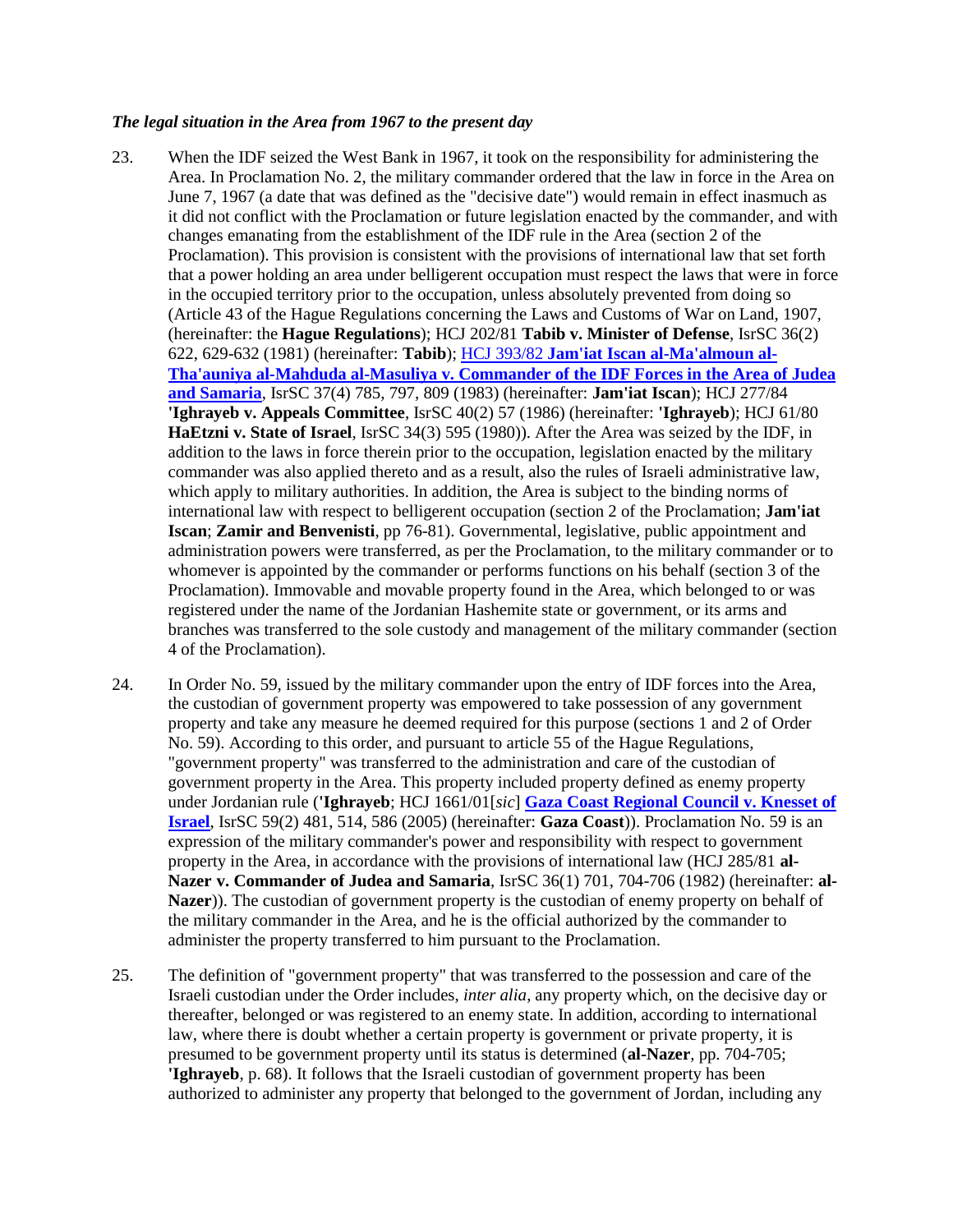property previously vested in the Jordanian custodian of enemy property. Indeed, an amendment to Order No. 59, enacted in 1984, clarified that the term government property includes any property that was vested in an enemy state (Order No. 1091: Order regarding Government Property (Amendment No. 7) (January 20, 1984)). Accordingly, this Court has ruled that property vested in the Jordanian custodian of enemy property, transferred to his care, registered in his name or transferred to his possession between 1948 and 1967 constitutes "government property" in the meaning of the term under Order No. 59 (**'Ighrayeb**, p. 68; **Shechter**, §14).

In a further amendment to the Order enacted in 1990, section 1a was added, which reads as follows:

- 1a. Removal of doubt
	- a. To remove any doubt, it is hereby clarified that […]property that, prior to the decisive date, came under the provisions set forth in section  $9(1)(d)(I)$  or (III) of the Trading with the Enemy Ordinance, 1939 (hereinafter: the sections), or any order that was issued or could have been issued pursuant to the sections, , or any property the owner of which was subject to Proclamation No. 55 of the year 1950, constitutes government property as of the decisive date.

According to this provision, any property administered by the Jordanian custodian, even if not vested in him pursuant to a vesting order, is to be considered Jordanian government property that was transferred to the care of the military commander pursuant to the Proclamation, and vested in the custodian of government property who administers such property on the commander's behalf.

26. The issue before us raises the following aspects:

*First*, what is the nature of the rights of the original Israeli owner of a property defined as "enemy" property" vis-à-vis the Jordanian custodian?

*Second*, as a derivative – what is the nature of such owner's rights vis-à-vis the Israeli custodian of government property in the Area who operates by virtue of the law of belligerent occupation?

*Third*, is there, aside from the question of the original owner's proprietary rights, cause to intervene in the Israeli custodian's discretion to refrain from returning the property or providing an alternative of equal value other than as part of peace agreements in the region?

# *The original owners' title to property defined as "enemy property" in relation to the Jordanian custodian*

27. The central material question in our matter is what sort of title the original Israeli owner of the property defined as "enemy property" had vis-à-vis the Jordanian custodian when the property was under the latter's control.

A review of the provisions set forth in the Trading with the Enemy Ordinance and the Order issued pursuant thereto, in conjunction with case law, seem to suggest that the vesting of "enemy property" in the Jordanian custodian resulted in the severing of the original owner's title to the property. However, at the end of the war, such rights may be revived as part of a peace agreement that may include reciprocity in terms of respecting the original ownership rights of the citizens of the countries that are party to the agreement. This possibility does not constitute a legal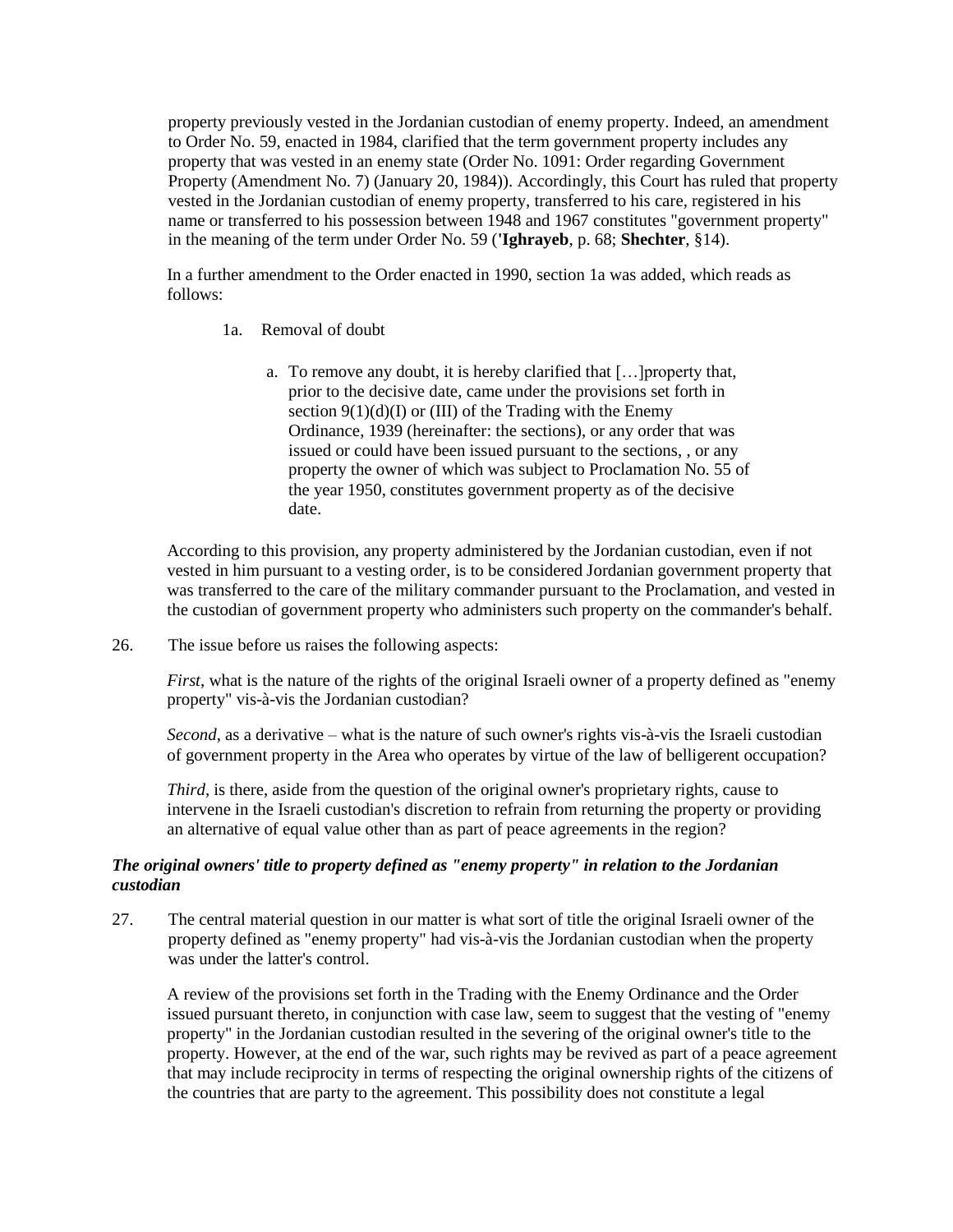obligation, but rather a potential option. In any event, presumably, the rights accrued by third parties during the vesting period must also be considered.

Section 9 of the Trading with the Enemy Ordinance and section 4 of the Order issued pursuant thereto provide for the vesting of enemy property in the custodian. The purposes underlying the Ordinance are integrated, as stated – severing the enemy's connection to its property and having the property protected by the custodian until peace is concluded. This integration of purposes may give rise to a number of possible solutions for the issue of the title an original owner has to property vested in the custodian. One possibility is to view this title as having been completely severed, with an accompanying expectation on the part of the owner to receive the property or its equivalent value in the advent of peace. Another possibility is to view the title as fully, but temporarily, severed, while the owner's legal right to have the property returned at the end of the war, subject to peace agreements, survives (**Zamir and Benvenisti**, p. 42). Whatever the preferred interpretive option, the dominant interpretive approach is that during the time the property is vested in the custodian, the owner's title of ownership to it is severed. The Vesting Order denies the previous owner's rights to the property so long as the vesting is not revoked in a peace agreement.

28. The following has been ruled in Britain with respect to the Trading with the Enemy Act, which was the source for the language of the mandatory ordinance that is applicable to the matter at hand, *In re Münster (Enemy)* [1920] 1 Ch. 268, 277:

> Pending its disposition by Order in Council after the termination of the war, the property is removed from the control and from the beneficial ownership of the enemy. At the termination of war, fresh considerations will arise; and whether the enemy will recover, and to what extend he will recover, the beneficial ownership will depend upon the arrangements made at the conclusion of Peace… and upon the terms of any Order in Council, made, I doubt not, with those arrangements in view…

The guiding judgment on this issue is *Bank voor Handel en Scheepvaart v. Administrator of Hungarian Property* [1954] 1 All E.R. 969, 991, where the following was ruled:

When such property vests in him [the custodian], it ceases thereupon beneficially to belong to its original owner; and though in pursuance of arrangements to be made at the conclusion of peace… in pursuance of treaties of peace to be negotiated by the Crown, the Crown could re-create a title in the original owners, it could, in my view, equally create such a title in anyone else, including itself. The 'statutory suspension' of title referred to by Lord Russell of Killowen seems to me in its context to point, not to the persistence throughout of a temporarily submerged title, but to the extinction of that title, subject to the possibility of its re-birth.

29. According to this interpretation, vesting enemy property in the custodian pursuant to the Order results in the expiration of the original owner's rights thereto and in their vesting in the custodian. Such vesting does not preclude the possibility of reviving the rights of the owner as part of a peace agreement. **Zamir and Benvenisti** articulate the aforesaid rule in their book as follows:

> This is a full and complete vesting of private or government property, being the property of enemy subjects or an enemy government. This vesting is, in principle, temporary and its demise is determined by the content of the international arrangements put in place upon termination of the state of war.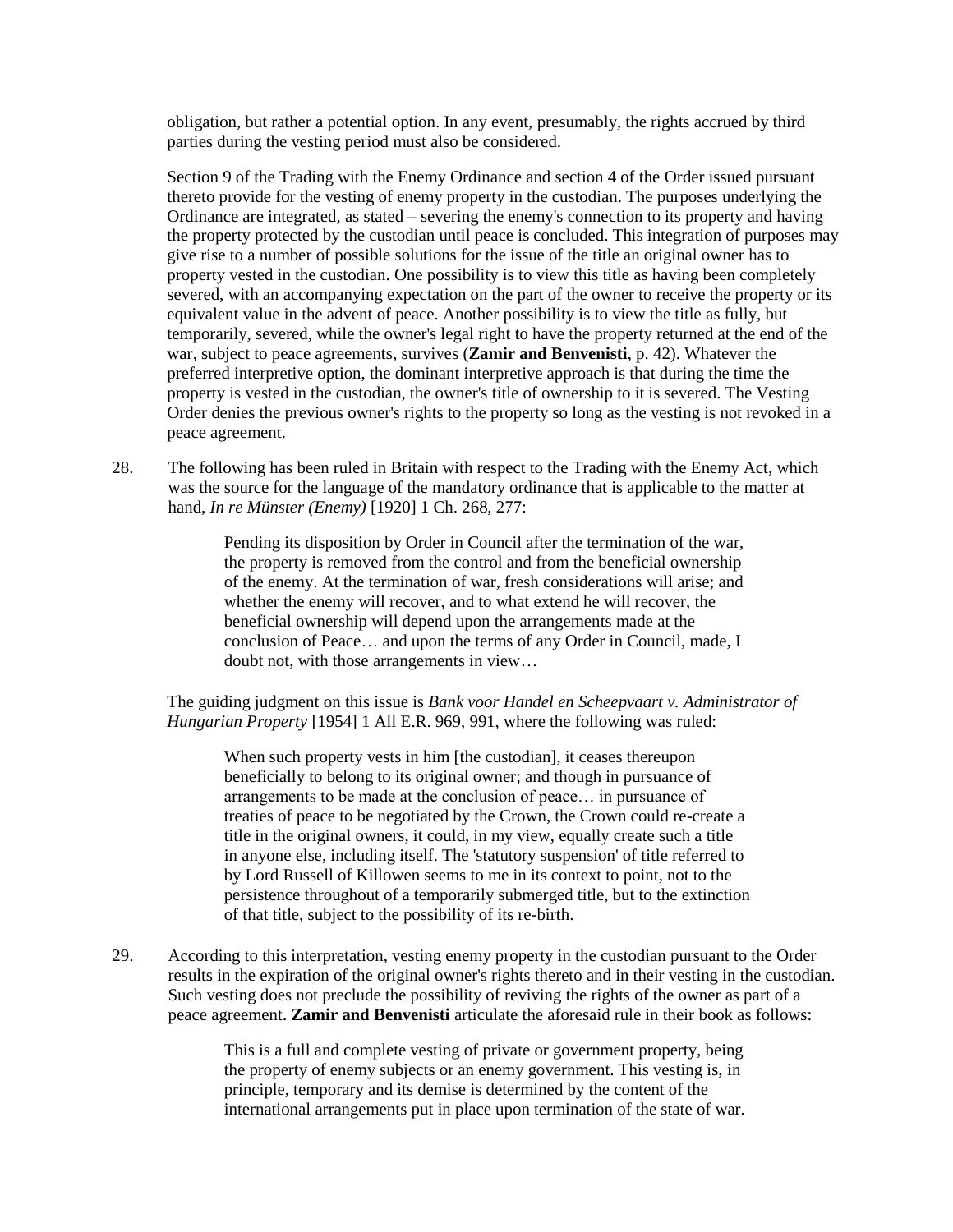So long as the state of war remains, the vesting remains and the original owner of the property has no rights thereto – be they rights to derive profit from the property, receive compensation for it, or intervene in its management (this final rule is emphasized also in section 6 of the Trading with the Enemy Ordinance). Once the state of war comes to an end, it may be possible to *recreate* the original owners' proprietary rights to the property, rights that do not exist until such action is taken (other provisions may be put in place as well, such as providing the original owners with compensation for their rights in the property). The recreation of the original owners' proprietary rights is never automatic. These conclusions are fully consistent with the purpose of vesting property in the custodian (**Zamir and Benvenisti**, p. 44).

The presumption that the original owner's title to a property vested in the custodian has been severed reflects on the nature of the custodian's regard to the vested property. The custodian is not deemed to be a trustee of the property for the original owner, though he does have a responsibility to act with care and skill with respect to the property and to hold it until its fate is decided. The vesting of property in the custodian transfers ownership thereof. This ownership is accompanied by an expectation on the part of the original owner to have the property returned in future, according to post-war arrangements (**Zamir and Benvenisti**, p. 44). The ruling in C.A. 300/43 Pritzker **v. Custodian of Enemy Property** [1944] A.L.R Vol. 1, 376, 380 was of a similar spirit; In **Nabulsi**, the Supreme Court assumed that vesting the property in the custodian of enemy property meant that ownership had been transferred to him (**Nabulsi**, p. 681; see also CivA 58/54 **Habab v. Custodian of Absentee Property**, IsrSC 10(2) 912, 918-19 (hereiafter: **Habab**). However, it is duly noted that in **Shecther**, the Court left this issue for future review, while emphasizing that the resolution of the issues concerning property in that matter might come with a peace treaty that would resolve the entire political conflict (**Shechter**, §18).

30. It should be duly noted that the Absentee Property Law embraces a similar approach to that of the Trading with the Enemy Ordinance with respect to the issue of original owners' ties to abandoned property that had been vested in the custodian. It has also been ruled with respect to the Absentee Property Law, that absentees do not retain rights to property vested in the custodian of absentee property, but that upon disposition of the property, the original owner acquires a new proprietary right. This does not constitute a revival of rights that had expired and disappeared (CivA 263/60 **Kleiner v. Inheritance Tax Director**, IsrSC 14(3) 2521, 2544 (1960)). "Ownership is reborn and it has no relation to the ownership that existed on the decisive date and that was vested in the custodian" (Justice Witkon, *ibid*).

The Court has clarified with regards to the Absentee Property Law, that it is no less designed to safeguard the property than it is designed to fulfill the State's interests therein: using the property to advance the country's development; preventing its use by absentees; holding on to the property or its value until such time as Israel and its neighboring countries agree on arrangements that would determine the fate of the property based on reciprocity between the countries (HCJ 4713/93 **Golan v. Custodian of Absentee Property**, IsrSC 48(2) 638, 644-645 (1994)). The purposes and rationale behind the two arrangements – the law regarding trading with the enemy and the law regarding absentee property – are similar. The concept concerning the nature of the rights vested in the custodian of enemy property under the Trading with the Enemy Ordinance and those vested in the custodian of absentee property under to the Absentee Property Law is also similar (**Habab**, pp. 915-918; **Jabbour v. Custodian of Absentees Property of the State of Israel** [1954] 1 All E.R. 145, 153-154, 157).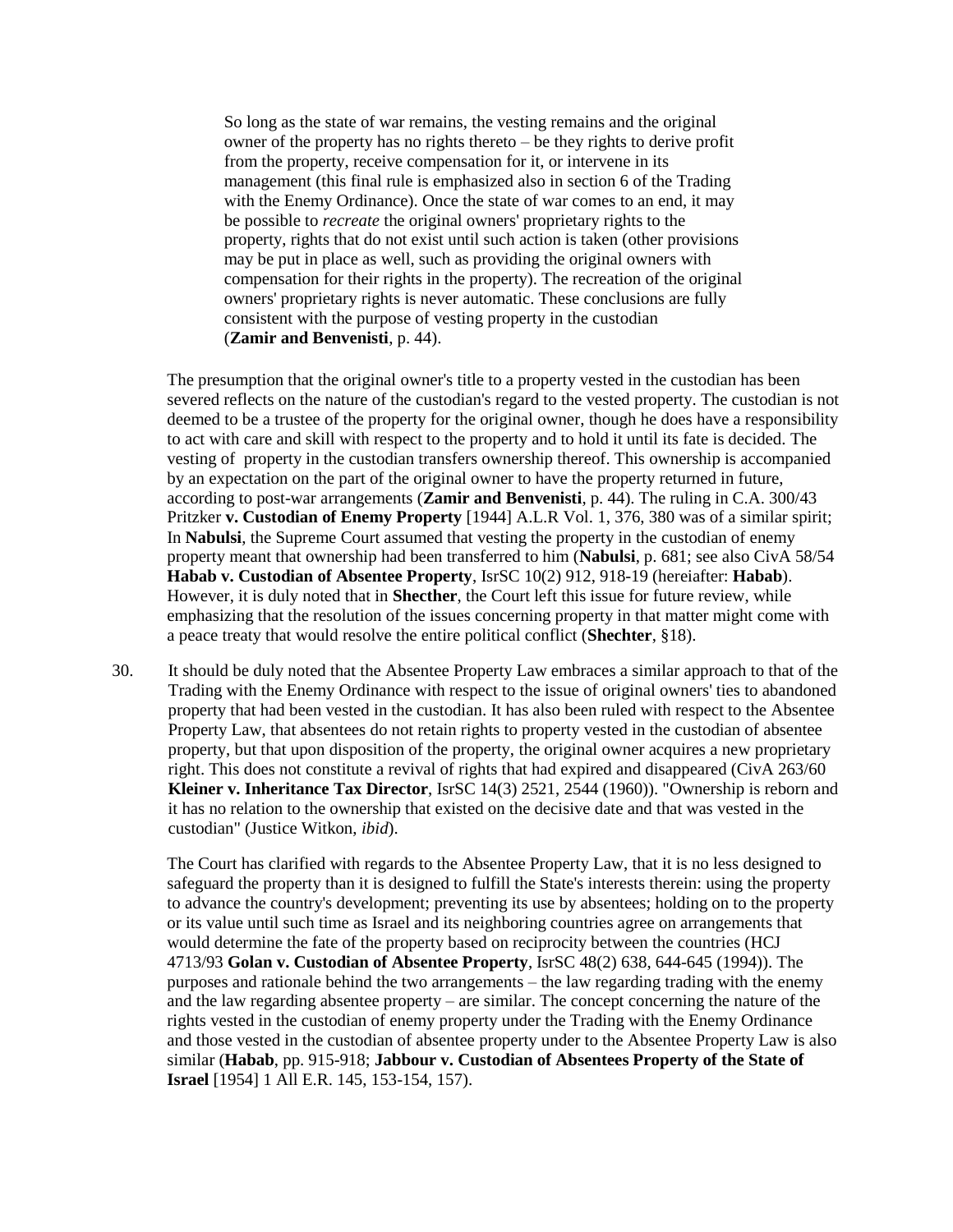31. The aforesaid analysis of the purposes of the Trading with the Enemy Ordinance and its legal outcomes leads to the conclusion that, in terms of the owners' right to receive compensation from the authorities, there is a fundamental difference between the vesting of enemy property in the custodian pursuant to the Trading with the Enemy Ordinance and a government act of expropriation for public use or military needs or other governmental actions the purpose of which is to transfer private property to state hands for public needs. Zamir and Benvenisti address this in their research:

> There is no logic in speaking about compensating the enemy or its subjects for the vesting of their property in the custodian. Such compensation clearly contradicts the main purposes of the vesting. Providing the original owners with monetary payment in lieu of returning their property to them is one of the possible solutions for the issue of property **as part of a peace agreement**, but so long as the state of war continues, such compensation contradicts the purpose of the vesting (**Zamir and Benvenisti**, p. 41).

## *The original owner's title vis-à-vis the Israeli custodian*

32. We have seen that under the law in force in the Judea and Samaria Area since 1967, any enemy property administered by the Jordanian custodian is considered Jordanian government property that was transferred to the possession and administration of the military commander pursuant to Proclamation No. 2 and entrusted to the Israeli custodian for administration pursuant to Order No. 59. The question is whether the Israeli custodian fully replaces the Jordanian custodian, or whether the Israeli custodian's powers with respect to enemy property transferred to his possession and administration are more restricted than those of the Jordanian custodian, as he is subjected to the rules governing belligerent occupation. The answer to this question is largely derived from the provisions contained in Proclamation No. 2 and Order No. 59, issued by the military commander in the Area and from the principles of international law which apply to belligerent occupation.

## *The law of belligerent occupation with respect to government property*

- 33. The Judea and Samaria Area is held by Israel under belligerent occupation. The rules of international law regulate conduct in a regime of belligerent occupation. First and foremost among these rules are the provisions set forth in the Hague Regulations, commonly considered an expression of customary international law that applies to Israel even without incorporation into domestic legislation. In addition, the State of Israel has declared in various proceedings before this Court, that it would respect the humanitarian provisions of the Geneva Convention (IV) relative to the Protection of Civilian Persons in Time of War of 1949 (hereinafter: the **Fourth Geneva Convention**). For the matter herein, and without need to make any findings on the issue, we shall presume that they also apply to the matter at hand (**Gaza Coast**, pp. 514, 516-517). In addition to international law, the domestic law in force in the Area prior to the seizure thereof by the IDF, military security legislation and the basic tenets of Israeli administrative law, which are incumbent upon IDF soldiers, are also applicable to the Area (Proclamation No. 2; **Gaza Coast**, pp. 518-519; HCJ 2056/04 **[Beit Sourik Village Council v. The Government of Israel](http://www.hamoked.org/Document.aspx?dID=6520)**, IsrSC 58(5) 807, 827-828 (2004) (hereinafter: **Beit Sourik**)).
- 34. The military regime in an area held under belligerent occupation is temporary by nature [\(HCJ](http://www.hamoked.org/Document.aspx?dID=6543)  7957/04 **[Mara'abe v. The Prime Minister of Israel](http://www.hamoked.org/Document.aspx?dID=6543)**, IsrSC 60(2) 477, 501 (2005) (hereinafter: **Mara'abe**)). "The premise is that in exercising his power, the military commander is not acting as the successor of a defeated ruler. He is not a sovereign in the held territory. *The powers of the defeated ruler are suspended*" (**Gaza Coast**, p. 520) (emphasis added).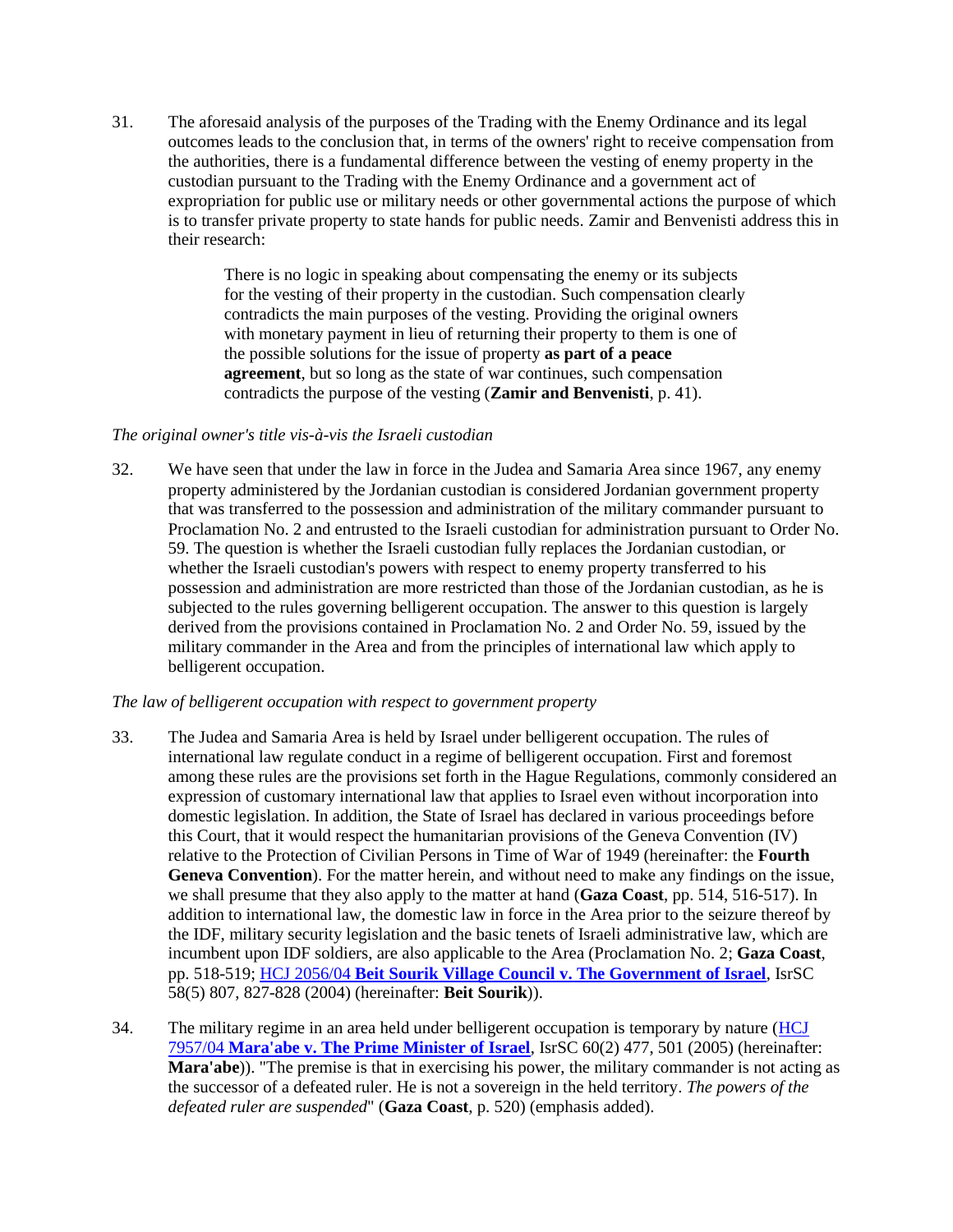- 35. The legal arrangements pertaining to belligerent occupation reflect a balance between two major considerations: on the one hand, ensuring the legitimate security interests of the military force in control of the Area; on the other, providing for the needs of the protected persons in the Area (**Jam'iat Iscan**, p. 794).
- 36. Article 43 of the Hague Regulations constitutes a "supreme" normative provision, according to which the power holding an area under belligerent occupation must use all available means in order to ensure security and routine life in the area and respect the law in force therein prior to the occupation, unless it is entirely prevented from doing so (compare Article 64 of the Fourth Geneva Convention; **Tabib**, p. 629-632; **Jam'iat Iscan**, pp. 797, 809).

These balances and principles are also expressed in the framework of the rules concerning the authority of the holding power with respect to government property in the held territory.

# *The authority of the holding power with respect to government property in the held territory*

- 37. The third part of the Hague Regulations which addresses belligerent occupation stipulates, *inter alia*, rules regarding the seizure of enemy property – both private and public. Articles 53 and 55 address the seizure of property that belonged to the enemy state by the power holding the territory under belligerent occupation. While Article 53 addresses the seizure of movable public property, Article 55 focuses on powers relating to immovable property belonging to the enemy state (HCJ 574/82 **al-Nawwar v. Minister of Defense**, IsrSC 39(3) 449, 463-464 (1985)).
- 38. Article 55 of the Hague Regulations stipulates that the occupying power may administer property belonging to the enemy state that is located in the occupied territory and derive benefits from such property, but it must safeguard it. The Article reads as follows:
	- 55. The occupying State shall be regarded only as administrator and usufructuary of public buildings, real estate, forests, and agricultural estates belonging to the hostile State, and situated in the occupied country. It must safeguard the capital of these properties, and administer them in accordance with the rules of usufruct.
- 39. The rule that an occupying country must administer public property it has seized in accordance with the rules of usufruct constitutes customary international law (Jean-Marie Henckaerts and Louise Doswald-Beck, **Customary International Humanitarian Law, Vol. I: Rules**, 178-179 (2009)).
- 40. The occupying power may, therefore, under the rules of international law, hold real estate that is government property belonging to an enemy state and derive benefit from such property, but it must safeguard it and refrain from damaging it (Hila Adler, *The Law of Occupation*, Robbie Sable, **International Law** 575, (2<sup>nd</sup> edition, 2010); Georg Schwarzenberger, **International Law, Vol II: The Law of Armed Conflict**, 248, 311-315 (1968). The State must safeguard the capital of the property and administer it in accordance to the rules of usufruct. It does not acquire ownership of this property and, therefore, may not sell it or take action that would render the rights thereto meaningless, as in consequence the capital would be harmed (**Gaza Coast**, pp. 584- 585; Yoram Dinstein, **The International Law of Belligerent Occupation**, 213-218 (2009); UK Ministry of Defence, **The Manual of the Law of Armed Conflict** 303 (2004); Gerhard Von Glahn, **The Occupation of Enemy Territory**, 176-178 (1957); **'Ighrayeb**, p. 67; **al-Nazer**, p. 704; **Zamir and Benvenisti**, p. 120).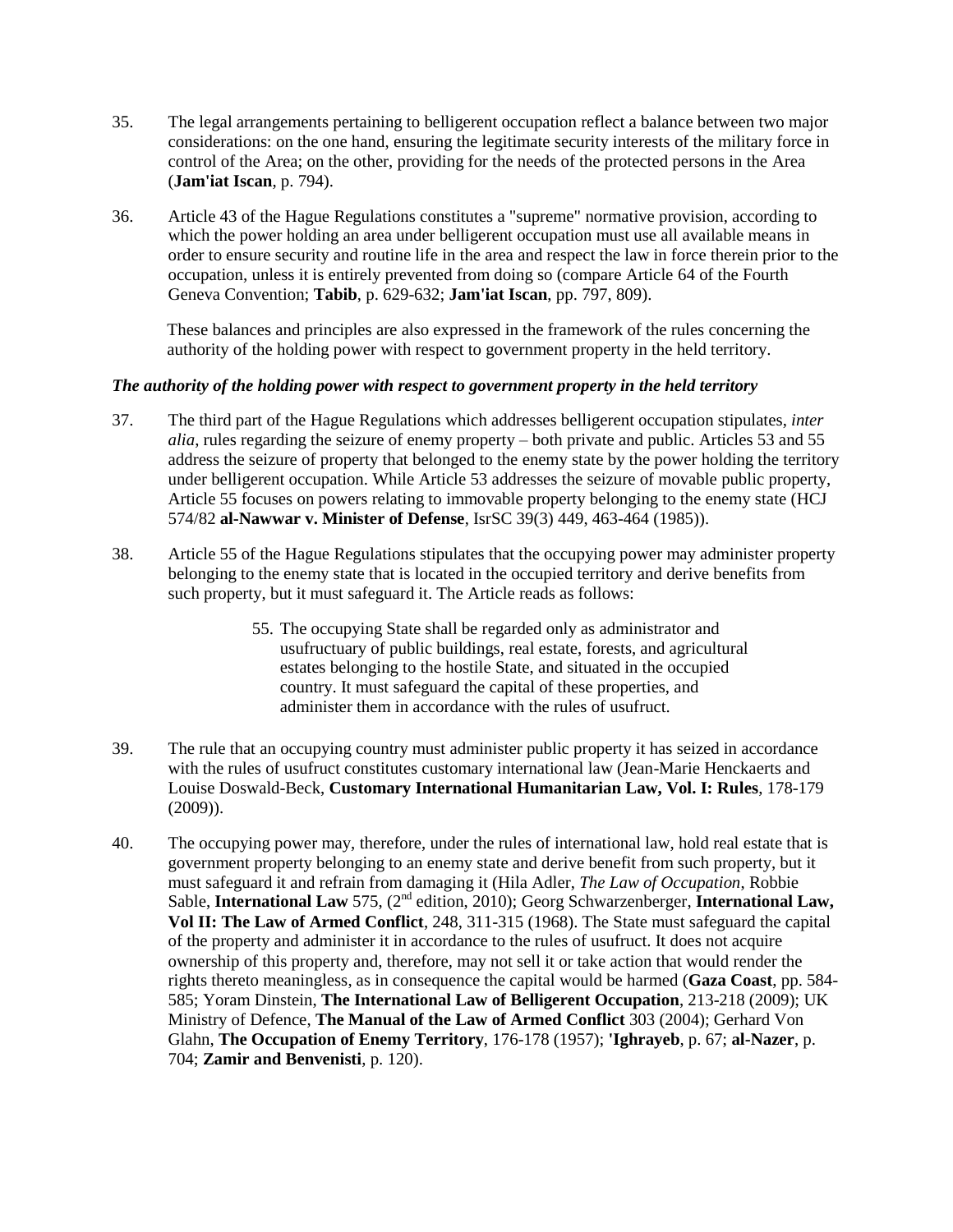- 41. The occupying power's obligation to safeguard real estate belonging to the enemy is also reflected in the prohibition on destruction (Article  $23(g)$  in the Hague Regulations and Article 53 of the Fourth Geneva Convention; **Commentary: IV Geneva Convention** 301 (Jean S. Pictet, ed. 1958) (hereinafter: **Pictet**); HCJ 10356/02 **[Haas v. IDF Commander in the West Bank](http://www.hamoked.org/Document.aspx?dID=8240)**, IsrSC 58(3) 443, 456-458 (2004) (hereinafter: **Haas**)).
- 42. The occupying country is, therefore, required to protect public property in the occupied territory and is prohibited from harming it. Extensive destruction or appropriation of property will be considered a grave breach of the Convention, unless carried out to serve a military necessity (Article 147 of the Fourth Geneva Convention; **Pictet**, p. 601). However, as the scholar Pictet noted, the purpose of the Fourth Geneva Convention is to care for the protected civilians themselves, rather than property, and therefore, treatment of enemy property in an occupied territory is primarily regulated in the Hague Regulations (**Pictet**, p. 271). In any event, the provisions prohibiting destruction or appropriation of enemy property do not undermine the right of the occupying power to administer the enemy's public property and to derive profits from it. Pictet addresses this issue:

It should be noted that the prohibition only refers to "destruction". Under international law the occupying authorities have a recognized right… to administer and enjoy the use of real property belonging to the occupied State

(**Pictet**, p. 301).

- 43. In exercising his powers in an area held under belligerent occupation, the military commander is, therefore, required to find a balance between the needs of the military and the needs of the local residents (Article 43 of the Hague Regulations; **Beit Sourik**, p. 830; **Haas**, pp. 455-456; **Mara'abe**, p. 506). This supreme principle holds true also with respect to the exercise of the military commander's powers under Article 55 of the Hague Regulations. It is important to note that although the IDF has held the Area under belligerent occupation for many years "The passage of time […] cannot extend the authority of the military commander and allow him to take into account considerations beyond the proper administration of the Area under belligerent occupation" (**Beit Sourik**, p. 830). When exercising the power to administer and derive profit from seized public property, the military commander's actions must benefit the Area and he may only take relevant considerations into account – the benefit of the protected persons and the needs of the military (**Beit Sourik**, pp. 833-836). In particular, he "must not take into account the considerations of the state by virtue of whose belligerent occupation of the Area he exercises his powers" (**Haas**, p. 456).
- 44. The orders issued by the military commander in the Judea and Samaria Area interlock with the provisions of international law on the military's powers with respect to property. Section 4 of Proclamation No. 2 stipulates that:

Immovable and movable property… that belonged to the Hashemite Jordanian state or government… situated in the Area shall be transferred to *my sole possession and come under my administration* (emphasis added).

Order No. 59 regarding Government Property stipulates in Section 2 that "the custodian may take possession of government property and take any measure he deems necessary for this purpose". The orders issued by the military governor relate to taking possession of and administering government property, as opposed to *vesting* it in the military commander. The Israeli custodian's responsibility pursuant to the orders and international law is to hold government property and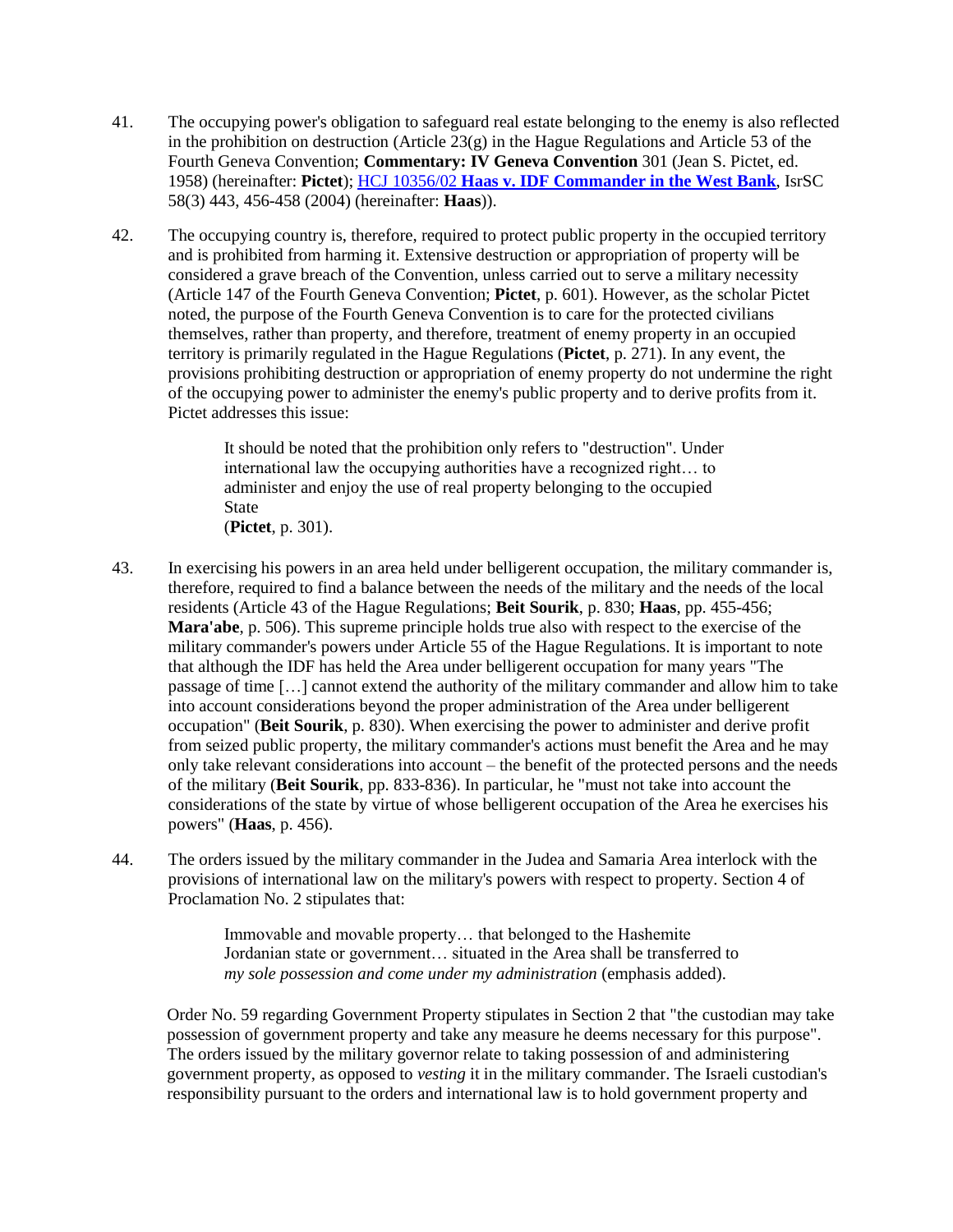administer it within the confines of the purposes of belligerent occupation -– maintaining security and normal life and providing for the needs of the protected civilians in the Area.

45. In conclusion, as a rule, a power that holds an area under belligerent occupation may take possession of and administer the immovable property belonging to the enemy state. It may reap its fruit, but does not acquire ownership thereof. It must safeguard this property and may not render the rights thereto meaningless or transfer ownership thereof to a third party. In exercising these powers, the commander is required to consider the best interest of the protected persons, the residents of the Area, and make sure that public order and safety are maintained. In deciding how to administer the public property in his possession, the military commander may not consider the interests of the state on whose behalf he is acting (**Jam'iat Iscan**, p. 764).

## *The status of "Jewish property" in the Judea and Samaria Area vis-à-vis the Israeli custodian*

46. Enemy property that was vested in the Jordanian custodian was transferred with the status of Jordanian "government property" to the possession and administration of the military commander pursuant to the Proclamation and to the possession and administration of the Israeli custodian pursuant to Order No. 59.

Ostensibly, according to the analysis presented above, the powers of the Israeli custodian are limited to holding and administering government property, including the right to reap its fruit. According to the law of belligerent occupation, the Israeli custodian may administer enemy property and derive profits from it, but he may not release it or pay its monetary value to the original owner.

47. It could have been asked whether Jewish property in the Judea and Samaria Area continued to be "enemy property" vis-à-vis the Jordanian kingdom and what this would mean for the status of this property vis-à-vis the Israeli custodian's powers over it, given the signing of the peace treaty with Jordan in 1994, and the incorporation its main principles into Israeli domestic law in the **Law Implementing the Peace Treaty between Israel and the Hashemite Kingdom of Jordan, 5755-1995** (hereinafter: **the Peace Treaty Law**). This issue is also connected to the establishment of the Palestinian Authority in the Judea and Samaria Area and the Gaza Strip close to the time of the Israel-Jordan peace treaty and the diplomatic relationship that has developed between Israel, Jordan and the Palestinian Authority, which replaced Jordan with respect to control of the Area. This dimension of political developments was not discussed in this petition at all, and there is no room to take a position on the possible implications it may have on the status of Jewish property in the Area. In any case, it is clear that thus far, there have been no political arrangements in connection with this property and the issue of absentee property inside Israel has also been left unanswered and unregulated in an express provision in the peace treaty (Section 8 of the peace treaty and section 6 of the Peace Treaty Law; see also **Bill for the Implementation of the Peace Treaty between Israel and the Hashemite Kingdom of Jordan, 5755-1995**, Bills, 2351, p. 252 (January 23, 1995); CivA 4630/02 **Custodian of Absentee Property v. Abu Hatoum**, §11 (unreported, September 18, 2007); CivA 1134/06 **Rushrush v. Mansour**, §21 (unreported, November 10, 2009) (hereinafter: **Rushrush**)). In the latter matter, Justice Rubinstein noted:

> With respect to the argument regarding the effect of the peace accord with Jordan on the Law of Absentee Property, in **Abu Hatoum**, it was explained in detail (§11) that whatever predated the peace treaty between Israel and Jordan is unaffected by the treaty (Sec. 6(b) of the Law Implementing the Peace Treaty between Israel and the Hashemite Kingdom of Jordan, 5755- 1995)" (**Rushrush**, §21).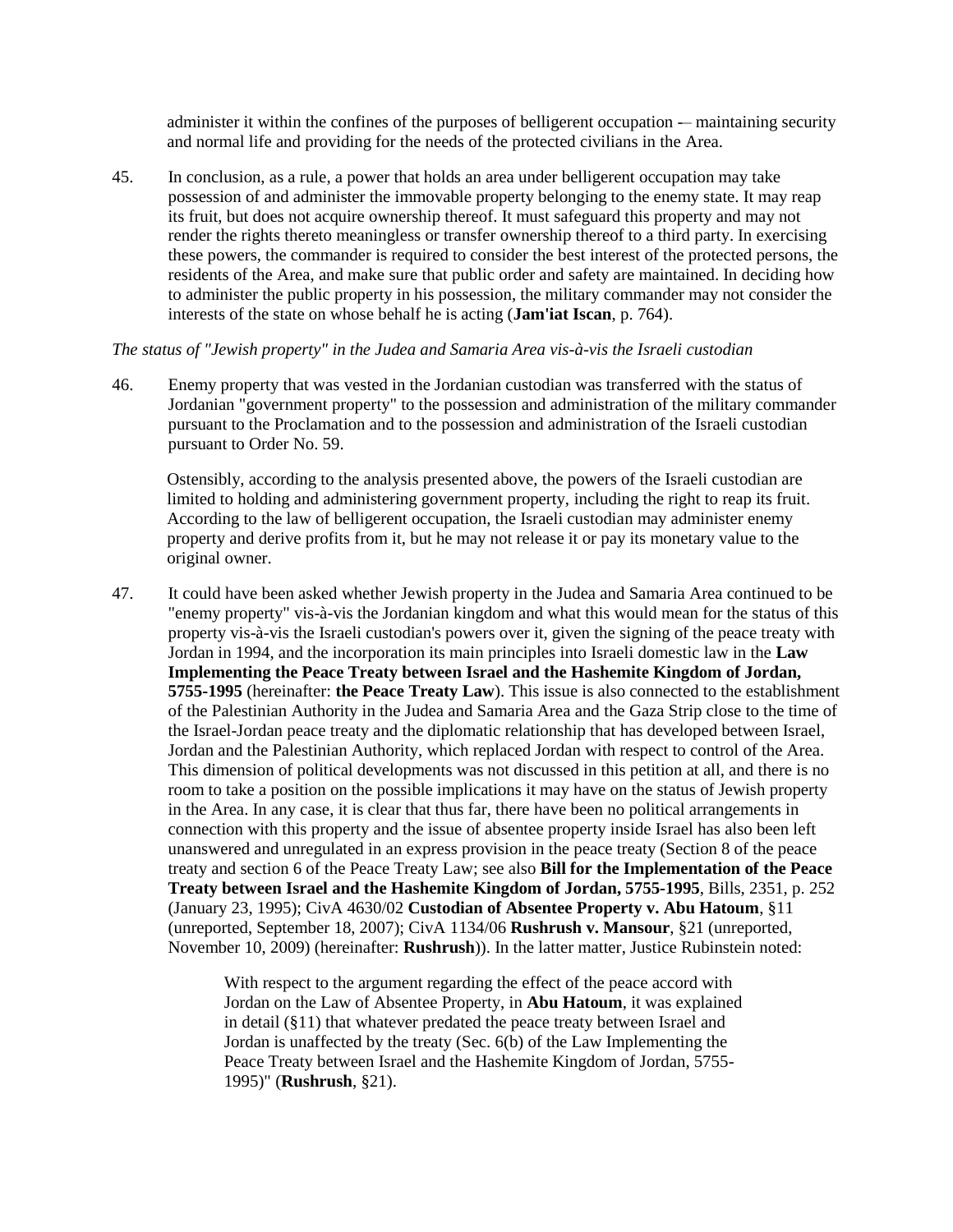It appears that a similar situation pertains to enemy property belonging to Israelis in the Judea and Samaria Area.

48. In the matter of **Shechter**, which was resolved after the peace treaty with Jordan was signed, the Court ruled that the Trading with the Enemy Ordinance was still in effect and the Vesting Order issued pursuant thereto was valid. This means that, on the face of it, our matter comes under the general principle that the original owner's title to the property expired upon its vesting in the Jordanian custodian. The possession and administration powers the Israeli custodian enjoys under the law of belligerent occupation do not ostensibly grant him the power to release property and in any event, he is under no an obligation to pay its monetary value to the original owner. The presumption is that once the property is vested in the custodian of enemy property, whoever holds the position at any given time, its release or payment of its equivalent value awaits a peace treaty, as **Zamir and Benvenisti** commented in their research, authored prior to the peace treaty with Jordan.

> There is no continuity between the Jordanian custodian and the IDF and Civil Administration authorities in the Judea and Samaria Area… so long as there is no peace treaty, the IDF authorities are the enemy of the Jordanian regime. Israeli authorities do not consider Israeli citizens and residents enemies and within the framework of peace arrangements, they will undoubtedly take action to ensure the optimal fulfillment of the interests of individuals with rights to "Jewish lands". **However, so long as there is no peace treaty and so long as the Occupied Territories are a distinct and separate territory from Israel legally and politically, the property cannot be released** (**Zamir and Benvenisti**, p. 111) (emphasis added).

49. In the matter before us, there is no need to take a strong position on the question of the scope of the military commander's power to take action with respect to Jewish property in the Judea and Samaria Area, particularly given the peace treaty with Jordan and the establishment of the Palestinian Authority. Thus it is possible to focus on the question of the span of intervention in the discretion of the competent authority in the Area. According to the policy of the competent authority, Jewish property in the Area should not be returned, whether it is the property itself or its equivalent value, so long as no peace settlement has been reached in the Area. This very question was debated in **Shechter**. In that matter, in which, as stated, a ruling was given following the peace treaty with Jordan, the Court addressed the question of whether the head of the Civil Administration had an obligation to release property originally owned by Jews in the Judea and Samaria Area which had been seized as "enemy property" and transferred to the possession of the Israeli custodian pursuant to the law of belligerent occupation.

The Court (in the words of President Barak) left most of the disputes connected to this question for future review. Yet, it did make it clear that "**property regarding which an order of vesting in the Jordanian custodian had been issued… is government property**" (**Shechter**, §14). The Court also noted, without ruling on the issue, that the argument that ownership of the property had been transferred to the custodian and that, therefore, the original owners did not have a claim to ownership did carry weight (ibid., §15). However, President Barak was prepared to assume for that matter that the Civil Administration was empowered to return property defined as "enemy property" to the original Israeli owner, given Section 5(2) of the Trading with the Enemy Order. Nevertheless, this question too was left for future review, while President Barak emphasized that even if such power existed, the Civil Administration was clearly under no obligation to use it (ibid.) The President concluded by stating: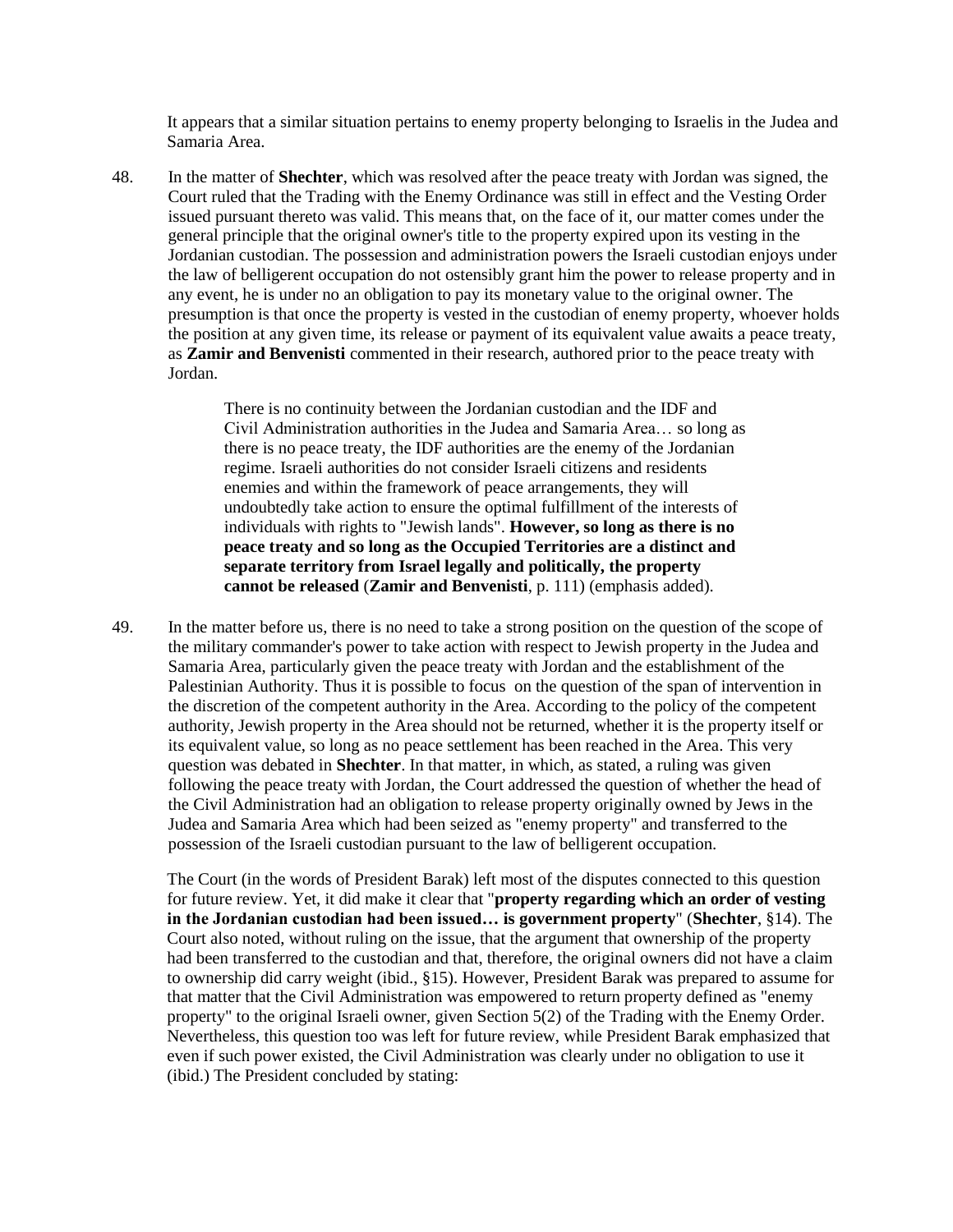We take the position that the Trading with the Enemy Ordinance remains in effect and the Vesting Order with respect to the plot is valid. **The solution for the situation of the plot may come in a peace treaty which will resolve the political conflict itself**" (**Shechter**, §18) (emphasis added).

The Court further ruled in that mater, that even if the Israeli custodian were empowered to return to the original owner property that was defined as "enemy property" and was transferred to his custody – a question on which the Court did not rule – he was not under an **obligation** to do so, whether pursuant to domestic law regarding trading with the enemy or the rules of international law. It was ruled that in exercising his discretion, the Israeli custodian must consider issues relevant to maintaining peace and security in the Area. Among these issues, weight must be given to the concern that releasing property in his possession to its original Israeli owners may result in increased claims by Palestinians residing in the Area to receive their historic property located inside the State of Israel. The rejection of such claims may exacerbate tension in the Area and increase property disputes therein. It follows, the Court ruled, that the decision not to return property to its original owners on these grounds meets the standards of administrative law and is consistent with the military government's duty under international law to maintain public order in the occupied territory (**Shechter**, §§15-18; compare, **Zamir and Benvenisti**, pp. 100-107). At the same time, the Court did rule that the Israeli custodian may not take into account considerations relating to Israeli property which may be claimed by Palestinians in the Area, as the military commander's duty is to ensure his own security interests in the Area on the one hand and the interests of the local population on the other and he may not take the national, economic or social interests of his own country into consideration (**Shechter**, §18; compare [HCJ 2150/07](http://www.hamoked.org/Document.aspx?dID=Documents1046) **Abu [Safiya v. Minister of Defense](http://www.hamoked.org/Document.aspx?dID=Documents1046)**, §23 of the opinion of Justice Vogleman (unreported, December 29, 2009)).

50. Such policy considerations, which formed the basis for the rejection of the **Shechter** petition, are relevant to the matter at hand. Unfortunately, the political circumstances that underlay those considerations have not changed and they remain valid at this time as well.

# **Conclusions**

- 51. The analysis presented above leads to the following conclusions:
- 52. Immovable property in the Judea and Samaria Area, defined as "enemy property", which was vested in the Jordanian custodian of enemy property pursuant to the Trading with the Enemy Ordinance, severed [*sic*] the original owners' title to vested property, and ownership thereof was vested in the custodian. Despite this, the Jordanian custodian should have acted to protect and preserve the property so that, in due time, when peace arrived the fate of the property could be decided as part of a peace agreement wherein mutual arrangements pertaining to the enemy property of both parties might be made.
- 53. The IDF has held the Area pursuant to the law of belligerent occupation since 1967. Pursuant to this law, the Israeli custodian has become the person in charge of government property belonging to the Jordanian kingdom in the Area, including "enemy property" vested in the Jordanian custodian. According to the law of belligerent occupation, the Israeli custodian has been charged with administering enemy property as Jordanian government property. This means that the Israeli custodian must hold this property and administer it and that he may reap its fruit. In an ordinary situation, wherein the status of the property remains that of "enemy property", the Israeli custodian must not release it to its original owner, but rather, its fate must be decided as part of a peace treaty. In the matter herein, the situation is more complex, given the 1994 peace agreement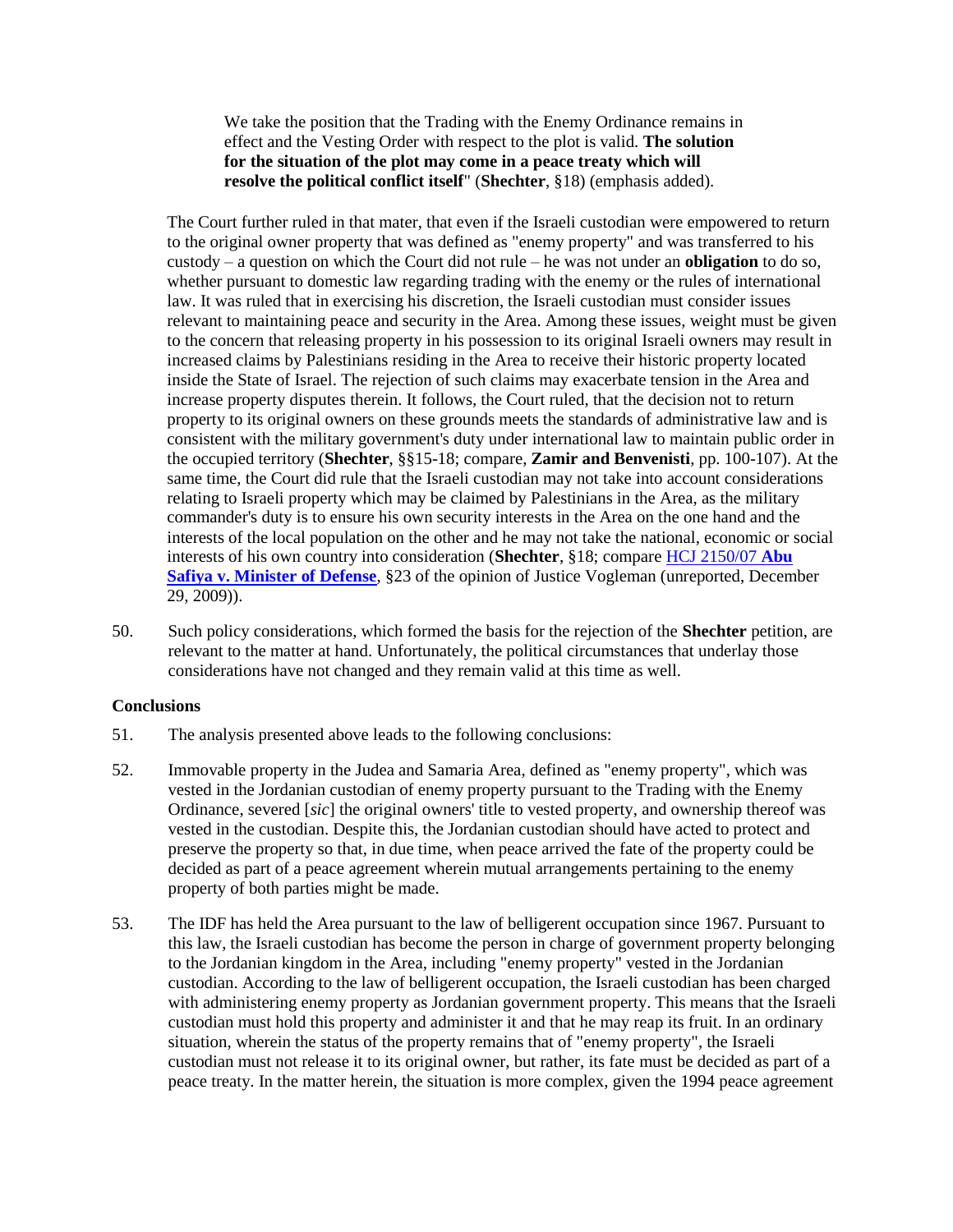with Jordan and the establishment of the Palestinian Authority in the Area – the significance of which for the question before us has not been entirely clarified.

54. In any event, the policy of the Israeli custodian in the Judea and Samaria Area, which precludes returning the property to its original owner or making payment of its equivalent value so long as a peace agreement has not been reached, does not warrant judicial intervention, given that no cause arose for administrative intervention therein. This policy remains within the realm of reasonableness and it is based on relevant considerations. Its principles are based on the central purposes of the belligerent occupation of the Area, which are, maintaining peace and security in the Area and providing for the needs of the residents of the Area as protected persons.

The premise is, therefore, that the resolution of the issue of Jewish property in the Judea and Samaria Area must be found in the framework of peace negotiations and a consensual arrangement enacted in the Area.

55. Releasing land held as enemy property by the Israeli custodian to its original owners, or making payment of their equivalent value outside of a peace accord may undermine public order and lead to unrest that may disrupt public peace and increase tension in the Area. The policy of the authority, whereby the fate of property located in the Area and defined as "enemy property" would be decided in the framework of future peace agreements is reasonable, being based on political, security and social considerations of considerable importance and weight.

## **From the general to the particular**

- 56. There is no dispute that the property which is the subject of the petition was vested in the Jordanian custodian of enemy property under a vesting order dated March 26, 1967. It seems that the property was managed by the Jordanian custodian even prior to this date, in keeping with his power under the Trading with the Enemy Order. The Respondents make a strong argument that the individuals who have de-facto possession of the Valero property may claim prescription and protected tenancy.
- 57. Upon the entry of the IDF into the Area, the property was seized by the Israeli custodian as Jordanian government property. The custodian holds and administers the property in accordance with the law of belligerent occupation. According to this law, the argument that the custodian may not release enemy property to its owners carries significant weight, and in any case, he is not obligated to do so. As part of his duty to maintain peace and security in the Area, the military commander has decided that the fate of Jewish property in the Judea and Samaria Area must be decided as part of an overall future peace treaty. He maintains the position that releasing the property or making payment of its value may substantially undermine peace and security in the Area. There is no room to intervene in this policy decision, which has been upheld by this Court in the past.
- 58. In view of the aforesaid, the Petitioners' argument that the Valero property must be deemed to have been expropriated and that they have a right to receive compensation from the State as a result cannot be accepted. As elucidated above, the mechanism of vesting enemy property in the competent authority is dissimilar to the process of expropriation for public use, which may entitle the owners to compensation. Its purposes are different, and as a derivative, the attendant arrangements are different. The remedy for the rights denied to an Israeli owner of property that was vested in an enemy state as "enemy property" may arrive as part of a peace treaty. The vesting of the property in the custodian of enemy property serves to sever the private ownership title the original owner has to the property and to shift the future solution regarding the fate of the property to the political, international arena, as part of bilateral agreements. We hope and pray that such agreements will be achieved in the not too distant future.